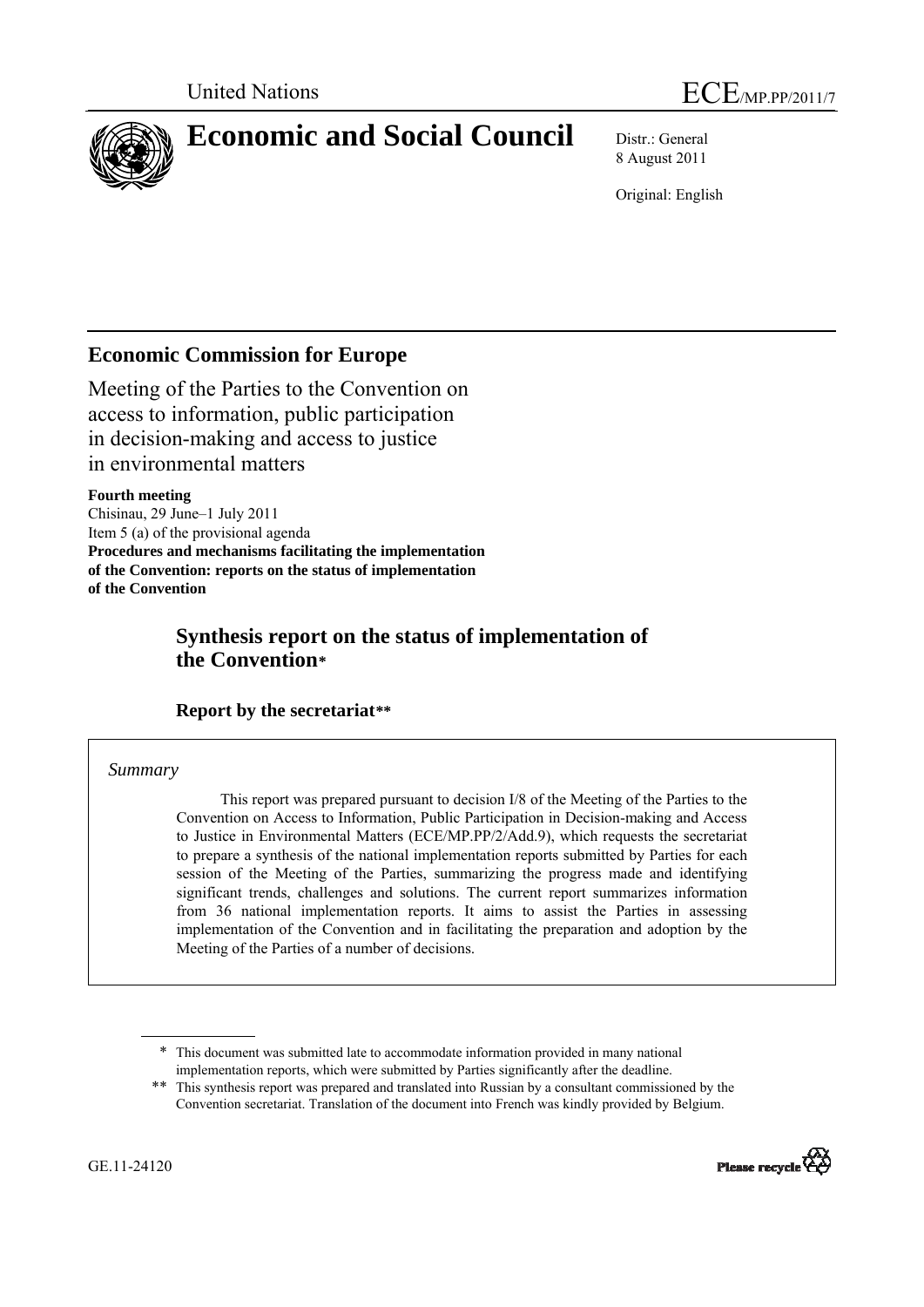# Contents

|      |                                                                                                                                                                       | Paragraphs  | Page           |
|------|-----------------------------------------------------------------------------------------------------------------------------------------------------------------------|-------------|----------------|
|      |                                                                                                                                                                       | $1 - 6$     | 3              |
| I.   |                                                                                                                                                                       | $7 - 19$    | $\overline{4}$ |
| II.  |                                                                                                                                                                       | $20 - 36$   | 6              |
|      | А.                                                                                                                                                                    | $21 - 25$   | 6              |
|      | Β.                                                                                                                                                                    | $26 - 33$   | 6              |
|      | $\mathbf{C}$ .                                                                                                                                                        | $34 - 36$   | 8              |
| III. |                                                                                                                                                                       | $37 - 187$  | 8              |
|      | A.                                                                                                                                                                    | $37 - 54$   | 8              |
|      | Β.                                                                                                                                                                    | $55 - 75$   | 11             |
|      | Collection and dissemination of environmental information (article 5)<br>C.                                                                                           | $76 - 97$   | 14             |
|      | Public participation in decisions on specific activities (article 6)<br>D.                                                                                            | 98-119      | 17             |
|      | Public participation concerning plans, programmes and policies relating<br>Е.                                                                                         | $120 - 129$ | 20             |
|      | Public participation during the preparation of executive regulations and/<br>$F_{\cdot}$<br>or generally applicable legally binding normative instruments (article 8) | $130 - 132$ | 22             |
|      | G.                                                                                                                                                                    | $133 - 163$ | 22             |
|      | Н.                                                                                                                                                                    | $164 - 187$ | 27             |
| IV.  |                                                                                                                                                                       | 188-204     | 30             |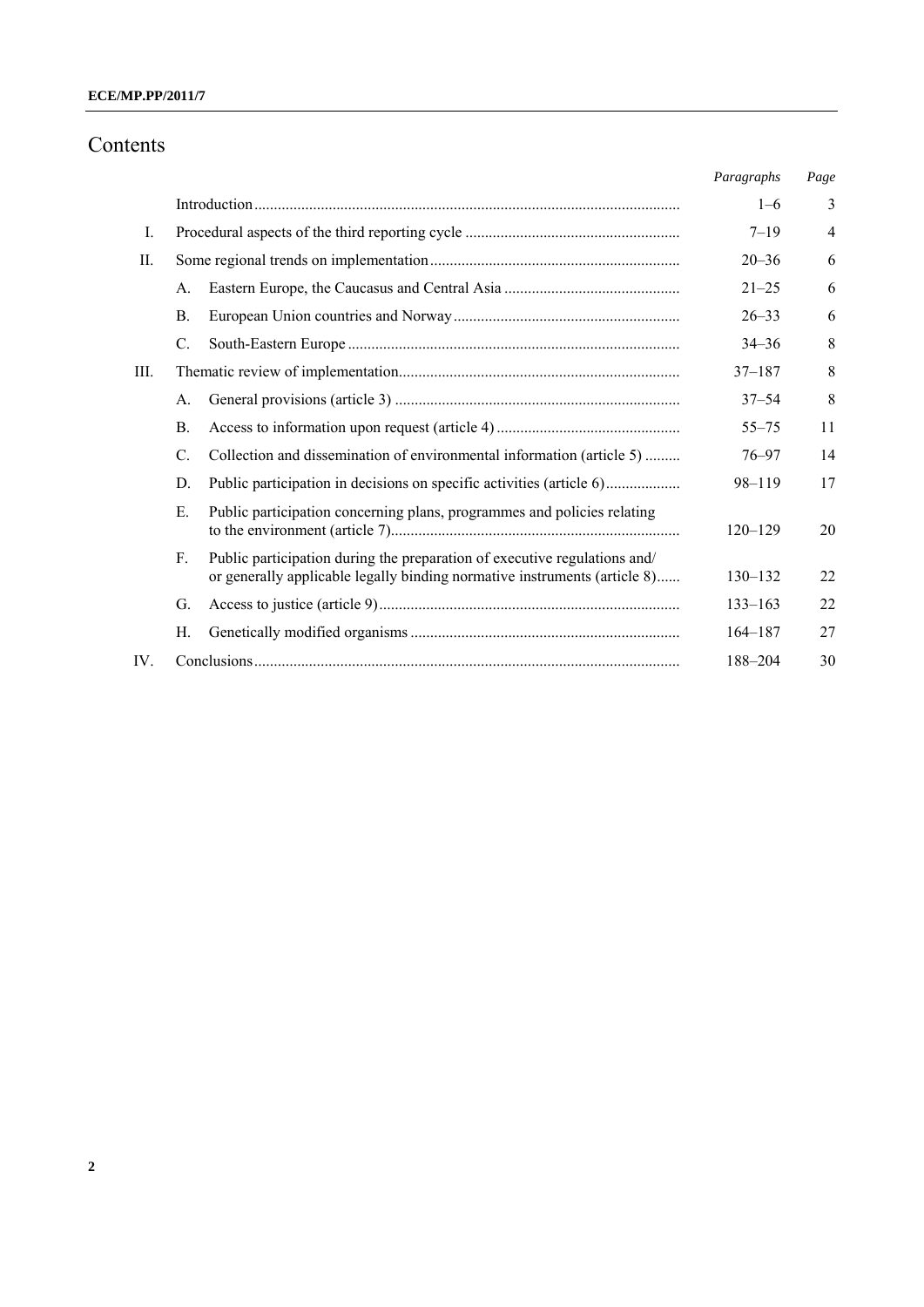## **Introduction**

1. Through the adoption of decision I/8, the Meeting of the Parties to the Convention on Access to Information, Public Participation in Decision-making and Access to Justice in Environmental Matters (Aarhus Convention) established a reporting mechanism requiring each Party to submit to the secretariat, in advance of each ordinary meeting of the Parties, a report in accordance with the format set out in the annex to the decision on: (a) the legislative, regulatory or other measures that it has taken to implement the provisions of the Convention; and (b) their practical implementation. The decision also invites signatories and other States not party to the Convention to submit reports on measures taken to apply the Convention, as well as international, regional and non-governmental organizations (NGOs) to report on their programmes or activities and lessons learned in providing support to Parties and/or other States in the implementation of the Convention. The reporting mechanism was further developed through decision II/10, which addressed, inter alia, the issue of how to prepare the second and subsequent reports.

2. This synthesis report has been prepared on the basis of 36 national implementation reports submitted by Parties to the Convention.<sup>[1](#page-2-0)</sup> Two reports were submitted too late to be considered in the synthesis. $<sup>2</sup>$  $<sup>2</sup>$  $<sup>2</sup>$ </sup>

3. This report is based on the national implementation reports submitted during the third reporting cycle (2009–2011). Its objective is to summarize the general trends in implementing the Convention rather than to evaluate the information provided by the Parties in their reports, to check the accuracy of this information or review compliance by the Parties on the basis of what they report. As with the synthesis report for the third meeting of the Parties (ECE/MP.PP/2008/4), the use of sources other than national reports submitted by Parties was limited by the mandate set out in decision I/8 and the time and resources available to the secretariat. The report should therefore be read with these limitations in mind and should not be regarded as a comprehensive, exhaustive or independent review of the status of implementation of the Convention.

4. The Aarhus Convention Compliance Committee had an opportunity to comment on the report and some members of the Committee provided comments of a factual nature, but refrained from addressing any issues of compliance.

5. Most Parties submitting their second or third implementation reports indicated legislative changes and practical implementation developments; a small number of Parties reported for the first time. The synthesis report gives particular attention to information related to some of the changes and trends emerging in the current reporting cycle, while at the same time attempting to provide, to the extent possible, a comprehensive overall picture of implementation.

6. The report is structured in four parts. Chapter I briefly describes the procedural aspects of the third reporting cycle. Chapter II attempts to identify some regional trends in implementation. Chapter III provides a thematic review of implementation. Chapter IV offers conclusions on implementation trends as well as on the reporting process itself.

<span id="page-2-0"></span><sup>&</sup>lt;sup>1</sup> Albania, Armenia, Austria, Azerbaijan, Belarus, Belgium, Bosnia and Herzegovina, Bulgaria, Croatia, Cyprus, Czech Republic, Denmark, Estonia, European Union, Finland, France, Georgia, Germany, Greece, Hungary, Italy, Kazakhstan, Kyrgyzstan, Latvia, Lithuania, Netherlands, Norway, Republic of Moldova, Romania, Serbia, Slovenia, Spain, Sweden, Turkmenistan, Ukraine and United Kingdom of Great Britain and Northern Ireland.<br><sup>2</sup> Baland and Slavakie.

Poland and Slovakia.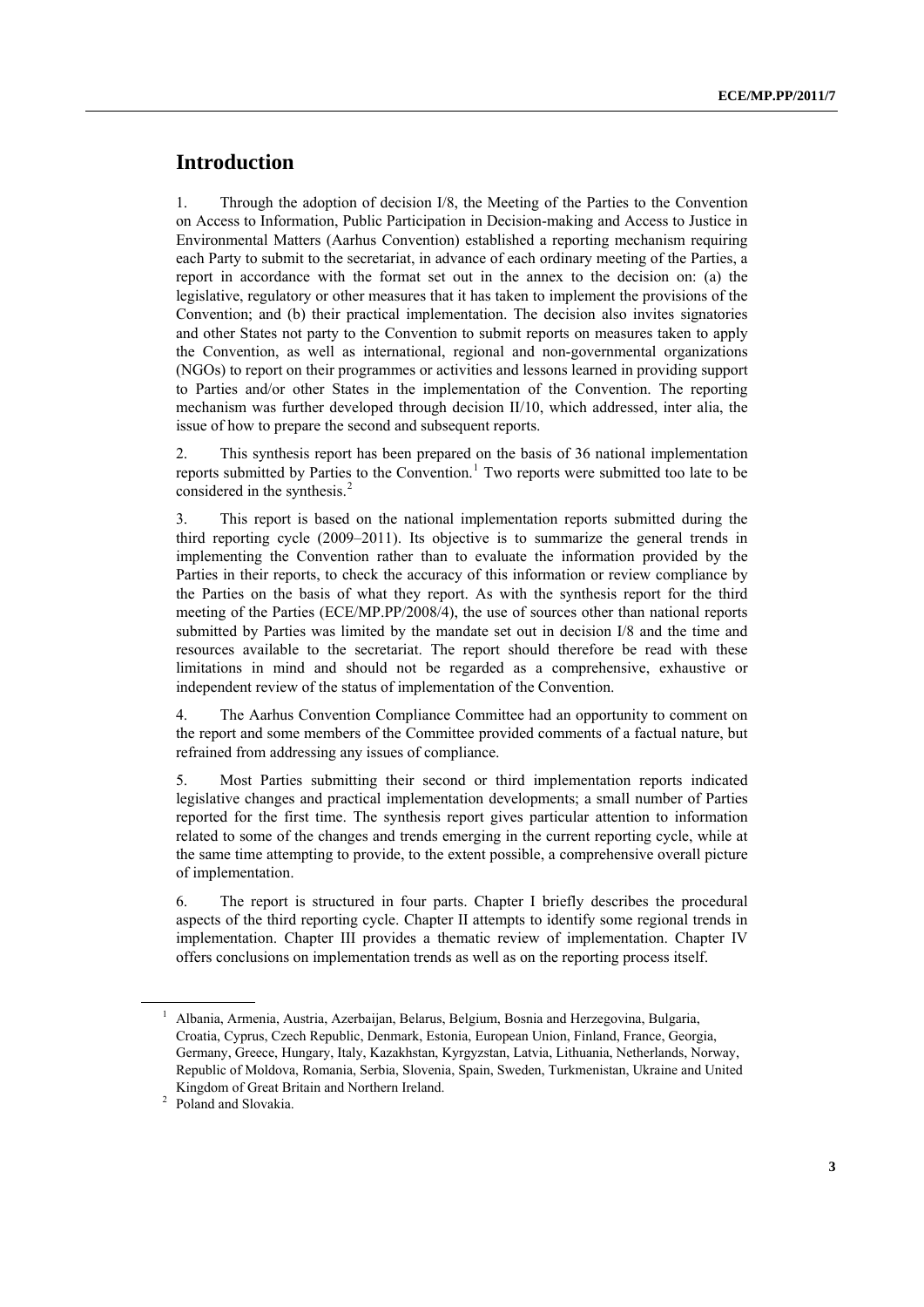# **I. Procedural aspects of the third reporting cycle**

7. In accordance with paragraph 9 of decision II/10, the deadline for submitting the national implementation reports to the secretariat was 8 December 2010, i.e., 180 days before the scheduled opening of the fourth session of the Meeting of the Parties.

8. At the time of writing, 38 out of 44 Parties had submitted their national implementation reports. Of these, 7 were submitted by the deadline and a further 15 before the end of 2010. The remaining 16 were submitted with differing degrees of delay, with the last only arriving in May 2011. No reports were submitted by signatories or other States not party to the Convention. No reports were received from organizations under paragraph 7 of decision  $I/8$ <sup>[3](#page-3-0)</sup>

9. As of 30 May 2011, no reports had been received from the following Parties: Luxembourg, Malta, Montenegro, Portugal, Tajikistan and the former Yugoslav Republic of Macedonia.

10. In addition to the online reporting format developed by the secretariat to facilitate the submission of national implementation reports, a guidance document was prepared by the Compliance Committee to assist Parties in fulfilling their reporting obligations.<sup>[4](#page-3-0)</sup> The guidance, endorsed by the Working Group of the Parties, addresses issues such as the timeline for the preparation of the reports at the national level, inter-agency and stakeholder consultations and the methodology for highlighting new information, while preparing a reader-friendly consolidated report in the second reporting cycle. It also includes an annex listing common or prominent areas of difficulty with implementation, from among which the Parties were encouraged to address those most relevant for them. Most Parties followed these recommendations and many, especially from the Eastern Europe, Caucasus and Central Asia subregion, addressed the suggested questions.

11. Many reports were clearly written and followed the required format; most mainly contained changes and additions to the previous reports of 2008. However, some reports failed to answer certain questions, particularly those relating to the practical application of the Convention's provisions or obstacles to implementation, and also concerning legislative, regulatory and other measures implementing the provisions on genetically modified organisms (GMOs) pursuant to article 6 bis and annex I bis.

12. Of the 36 Parties that submitted reports in time to be taken into account in this synthesis report, 2 presented their first reports (Bosnia and Herzegovina and Serbia) and 34 updated the information contained in their reports submitted in 2008. Several Parties described significant legislative changes, new laws, regulations and official instructions or guidance adopted since the second report was prepared.

13. Most Parties relied on the methodology suggested in the guidance on reporting and reflected new information through use of the track-changes mode to reflect changes made to their reports submitted in the previous reporting cycle. Some also submitted consolidated versions to the secretariat.

14. All the Parties that submitted national implementation reports claimed to have used transparent and participatory processes to prepare and discuss the reports. However, Cyprus

<span id="page-3-0"></span><sup>&</sup>lt;sup>3</sup> Some reports were submitted by NGOs describing the status of implementation of the Convention by specific Parties, but these did not fit the description in decision I/8, paragraph 7, of "reports on [the organizations'] programmes or activities and the lessons learned". These reports have been registered as category III documents and may be viewed at [http://www.unece.org/env/pp/mop4/mop4.doc.htm.](http://www.unece.org/env/pp/mop4/mop4.doc.htm) 4

ECE/MP.PP/WG.1/2007/L.4 (available at [http://www.unece.org/env/documents/2007/pp/ece\\_mp\\_pp\\_wg\\_1\\_2007\\_L\\_4\\_e.pdf\)](http://www.unece.org/env/documents/2007/pp/ece_mp_pp_wg_1_2007_L_4_e.pdf).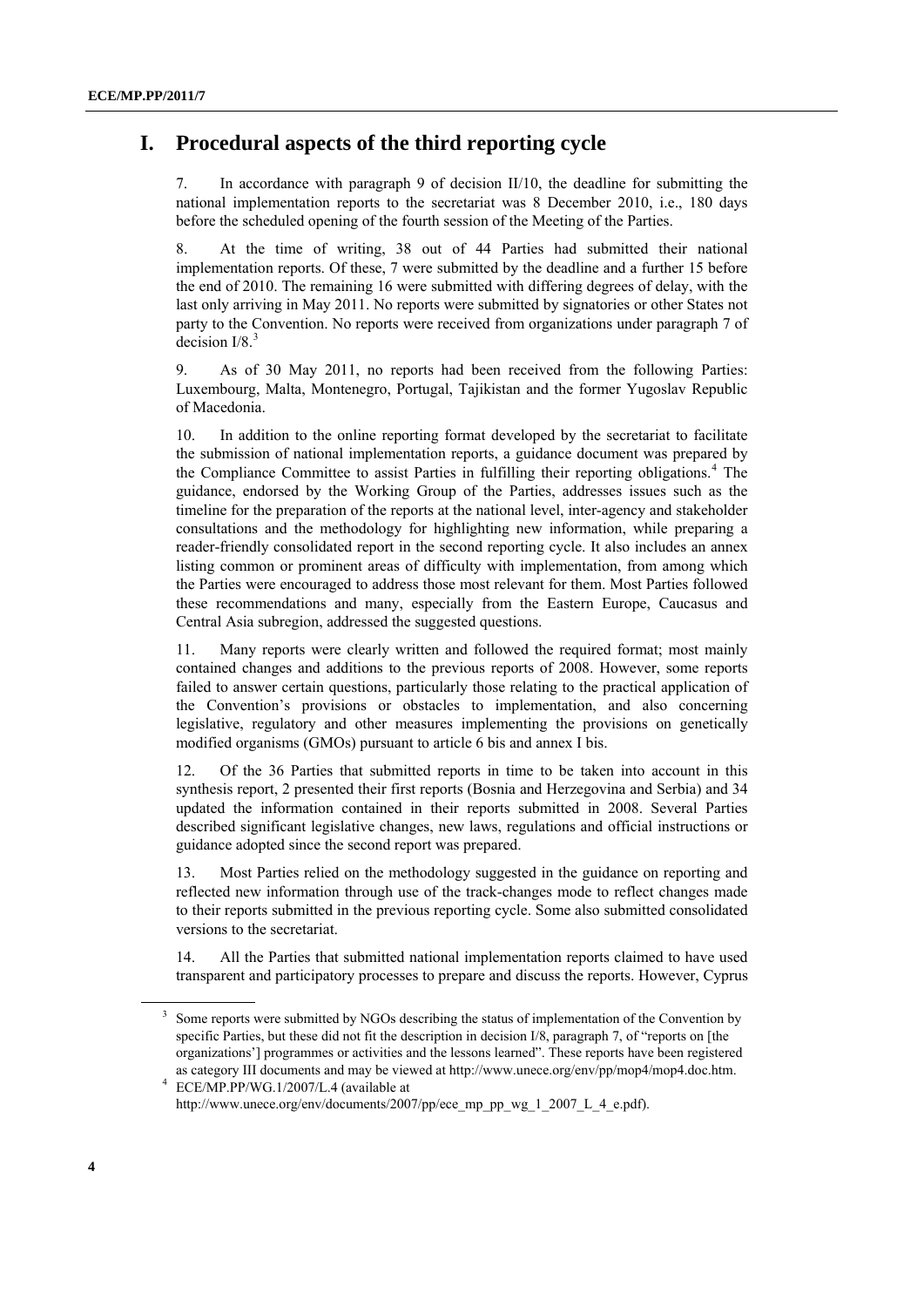reported that it would make its report available online after the report had already been submitted to the secretariat, for a one-month consultation period, inviting comments from the public, NGOs and other bodies, accompanied by a questionnaire to assist the public in providing comments. The opinions received would be assessed and compiled into a report, which would be sent to the secretariat to accompany the main country report. Almost all Parties followed the guidance, asserting that they involved the public at an early stage through consultations on the issues to be reflected in the report. Some chose to publish an updated version of their report from the previous reporting cycle for public commenting (i.e., Armenia, Austria, Belarus, Belgium, Bulgaria, Croatia, Denmark, Finland, France, Georgia, Germany, Hungary, Latvia, Netherlands, Norway, Slovenia, Spain, Sweden, United Kingdom of Great Britain and Northern Ireland) and organized public hearings or other meetings to discuss the draft report with concerned organizations and individuals (e.g., Armenia, France, Georgia, Kyrgyzstan, Latvia, Republic of Moldova). Several Parties actively informed NGOs about the consultation and invited their comments (Armenia, Belgium, Bulgaria, Croatia, Czech Republic, Estonia, Finland, France, Hungary, Italy, Kyrgyzstan, Latvia, Norway, Spain, Sweden, United Kingdom, Ukraine), published a questionnaire to invite public comments (e.g., Estonia) or asked for proposals on issues to be covered in the first draft (Armenia, France, Hungary, Kazakhstan, Kyrgyzstan, Latvia, Slovenia).

15. Most Parties actively used electronic tools for the public consultation on their reports, placing an announcement about the consultation process and the first draft on their website for comments and/or sending it to identified NGOs. In many countries members of the public had the opportunity to send their views on the draft report by e-mail directly to their ministry of environment.

16. In several countries, NGO representatives and the general public were invited to comment on the draft reports through the country's Aarhus Convention working groups or Aarhus Centres (Armenia, Belgium, Georgia, Hungary, Kazakhstan, Serbia, Ukraine) or in public hearings or discussions. Many Parties held consultation meetings and/or collected comments electronically on the first and/or second drafts (e.g., Armenia, Estonia, Finland, France, Georgia, Hungary, Latvia, United Kingdom, Ukraine).

17. In Austria, Belgium and Germany, federal states or regional provinces were also involved in the preparation of the report. As in the second reporting period, Belgium submitted a synthesized national report as well as reports from the regions; it reported that a transparent and broad consultation process was organized with national consultation coordinated at the federal level, and public consultations organized by environmental authorities in the regions. Several other Parties also tried to engage regional and local governments.

18. In some countries (for example, Belgium, Czech Republic, Kyrgyzstan, Republic of Moldova), draft reports were prepared with the involvement of key NGOs. The time for commenting on the different drafts during public consultation varied between 10 days and one-and-a-half months. For example, Austria provided for a five-week consultation period. Most Parties provided at least 30 days for comments on specific drafts.

19. Most Parties indicated that the results of public consultations were taken into account and many summarized the comments received. A number of Parties included after each provision the comments made by NGOs on obstacles and practical implementation. Some countries indicated that NGO comments were taken into account only to the extent possible. Some others briefly mentioned the number and type of comments received, how many of them were taken into account, and why some were not considered. A few Parties indicated that they did not agree with some comments. At least one Party recognized that, in cases of differences of opinion on the requirements arising from the Convention, the official Government position was used as the basis for the report. (Germany).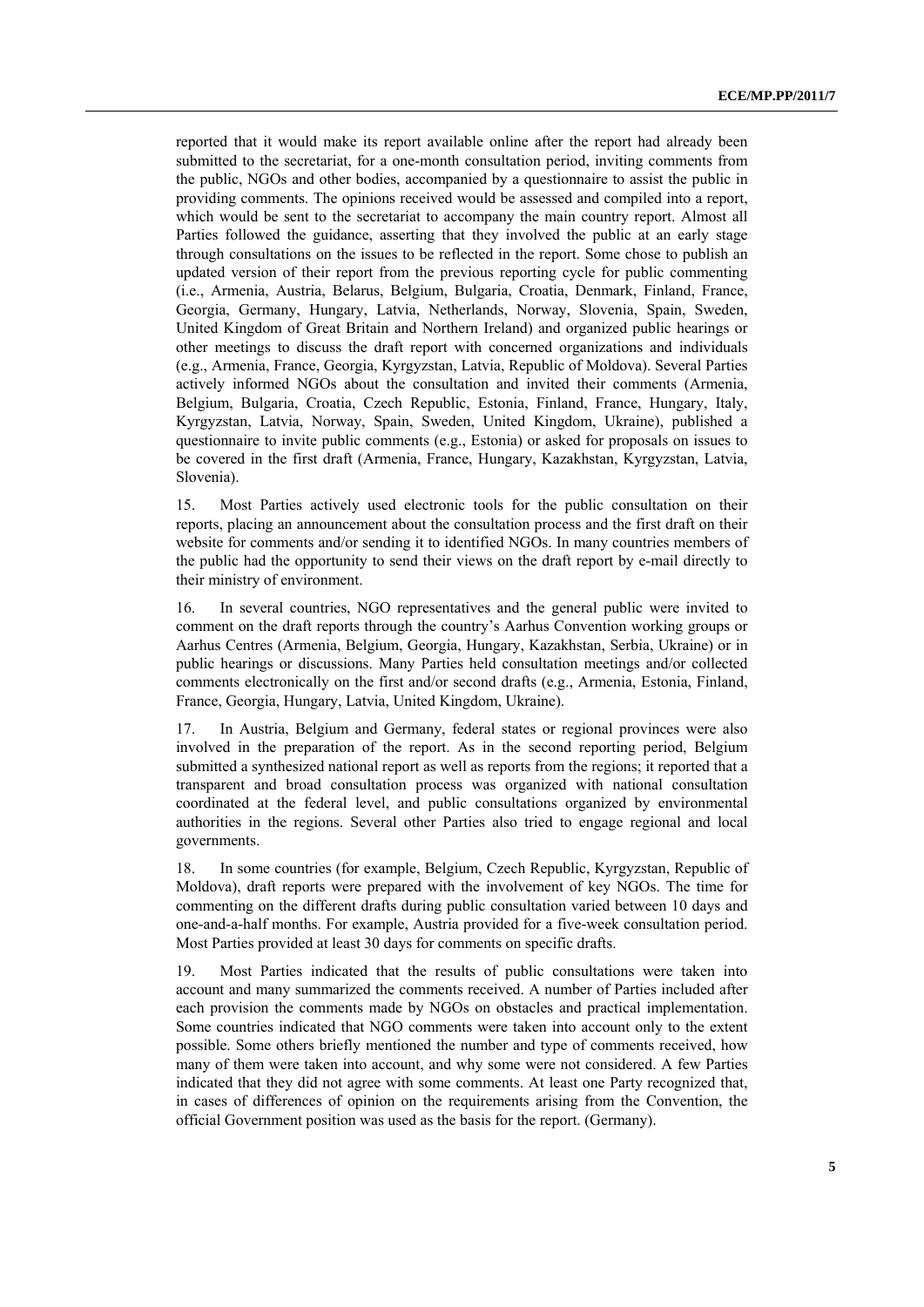## **II. Some regional trends on implementation**

20. For the regional review, three groupings of Parties were considered: (a) countries in Eastern Europe, the Caucasus and Central Asia; (b) European Union (EU) countries and Norway; and (c) countries of South-Eastern Europe (SEE). During the third reporting cycle, 9 of the 10 Parties from the first region, 25 of the 28 Parties from the second and 4 of the 6 Parties from the third submitted national implementation reports.

## **A. Eastern Europe, the Caucasus and Central Asia**

21. During the reporting period, countries from Eastern Europe, the Caucasus and Central Asia reported to have undertaken substantial measures to harmonize their national legislation with the Convention's provisions, which was also embodied in changes in their Constitutions.

22. As is underlined in the national implementation reports, the Convention plays a significant role in the democratic transition of the subregion. Several countries reported that the ongoing process of approximation with EU environmental legislation has a positive impact on the implementation of the Convention.

23. All countries from Eastern Europe, the Caucasus and Central Asia reported on numerous educational and training projects relevant to the implementation of the Convention, which promoted its principles and improved awareness among the public and governmental authorities. Various electronic tools are actively being developed, such as databases, mailing lists for dissemination of information, and e-governance programmes. Aarhus Centres play an important role in these processes.

24. Implementation of the public participation provisions of the Convention still needs to be further developed, although substantial legal frameworks were adopted during the previous reporting periods. There are gaps in procedural details, which make practical implementation of this pillar problematic. Among the implementation problems reported in the Eastern Europe, Caucasus and Central Asia subregion are the lack of proper regulation of the public participation process, including with regard to early notification, and the lack of procedures for taking comments into account. Most countries reported that access to justice is the most slowly developing area in the subregion and needs further attention of the reporting Parties.

25. Some Parties from the subregion noted that, according to their national constitutions, the Convention's provisions became part of their national legislation after ratification and thus should be applied directly (Armenia, Georgia, Kazakhstan and Ukraine). Several, however, emphasized the difficulties resulting from the lack of financial resources to implement the Convention (Armenia, Kyrgyzstan, Ukraine) or the need to develop implementing laws, rules procedures or mechanisms in order for implementation to be effective (Armenia, Belarus, Kyrgyzstan, Kazakhstan).

## **B. European Union countries and Norway**

26. Since the previous reporting period, the development of relevant legislation continued at EU and national levels for the EU member States and in Norway. Most EU legislation adopted since 2003 — before ratification of the Convention, which stimulated national legislatures of EU member States to harmonize their relevant laws and regulations — is still valid. Parties from the EU region reported on the efforts to transpose the relevant directives and to amend their legislation to bring it into conformity with the Convention.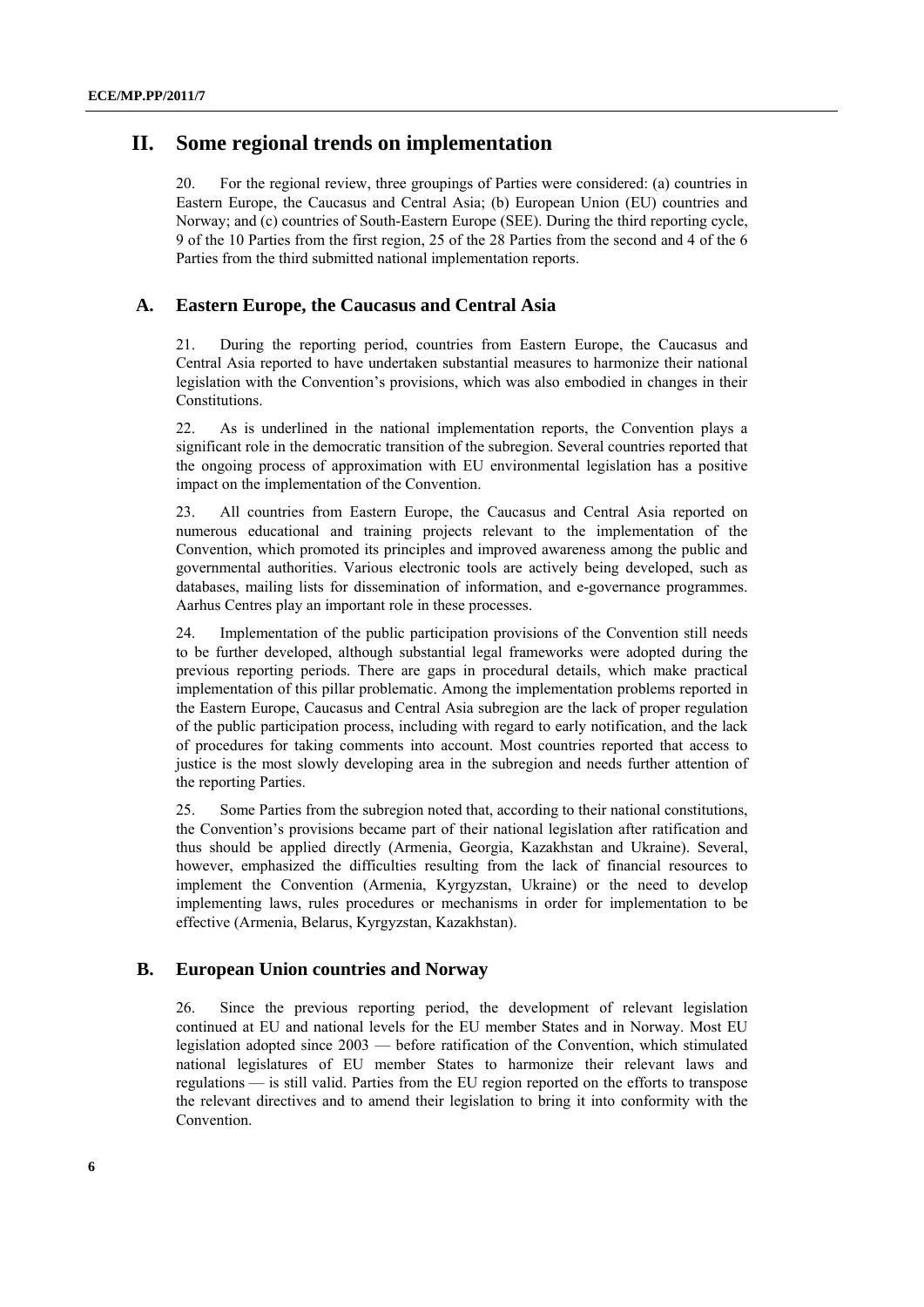27. Norway reported that a new Freedom of Information Act had entered into force on 1 January 2009 and that the Ministry of the Environment had announced that it would draw up guidelines for all administrative agencies with the aim of further raising awareness of the Environmental Information Act and the provisions of the Convention.

28. In some of the national implementation reports, including for some EU member States, there is no information on obstacles concerning access to justice.

29. Article 19, paragraph 1, of the Treaty of the European Union incorporates in the Treaty text the principle of effective judicial protection at Member State level. However, a number of shortcomings still remain when it comes to access to justice. At the EU level, a proposal for a directive on access to justice in environmental matters adopted by the Commission on 24 October 2003 is still pending before the EU legislature. The EU reports that the implementation of the third pillar of the Convention has been subject to consideration by the Court of Justice of the  $EU<sup>5</sup>$  $EU<sup>5</sup>$  $EU<sup>5</sup>$  (see also para. 146 below).

30. Public interest in the issue of access to justice on environmental issues, particularly the interpretation of article 9, paragraph 3, of the Convention, is growing, and the Czech EU Presidency organized a conference on the practical implementation of the access to justice provisions of the Aarhus Convention on 16 and 17 April 2009. Civil society has expressed its strong support of an EU instrument on the topic, either through the adoption of the pending directive or by taking other action in this field.

31. With regard to standing rules before the Court of the EU, the EU also refers to the proceedings before the Aarhus Convention Compliance Committee at which the communicant argued that the standing rules to challenge decisions of EU institutions established in the jurisprudence of the Court and the Aarhus Regulation<sup>[6](#page-6-0)</sup> do not fulfil the requirements of article 9, paragraphs 2 to 5, of the Convention.<sup>[7](#page-6-0)</sup>

32. Some Parties reported that, in connection with the extension of the right of environmental organizations to take legal action, they are planning further consideration of this right, with a view to improving implementation of the Aarhus Convention (e.g., Belgium, Germany, United Kingdom). Germany reported that a case concerning its compliance is currently pending before the Court of the EU and the Convention's Compliance Committee, concerning the alleged restriction of options for legal remedy of environmental associations.

33. Norway reported that an NGO has a standing right if it meets certain criteria established in the national law, e.g., it has to be registered as a legal entity, have a legal interest, and have the representation of environmental interests as one of its objectives.

<sup>5</sup> See, e.g., reference for a preliminary ruling from the *Najvyšší súd Slovenskej republiky (Slovakia) — Lesoochranárske zoskupenie VLK v. Ministerstvo životného prostredia Slovenskej republiky*,

C-240/09, judgement of the Court of 8 March 2011.<br>
<sup>6</sup> Regulation (EC) No 1367/2006 of the European Parliament and of the Council of 6 September 2006 on the application of the provisions of the Aarhus Convention on Access to Information, Public Participation in Decision-making and Access to Justice in Environmental Matters to Community institutions and bodies. 7

<span id="page-6-0"></span>Findings on communication ACCC/C/2008/32 concerning compliance by the European Union (ECE/MP.PP/C.1/2011/4/Add.1). At its thirty-second meeting (11–14 April 2011), the Compliance Committee adopted its findings with respect to part of the allegations of the communication, and has postponed consideration of those allegations relating to the Aarhus Regulation that are currently pending before the Court of the European Union (case T–338/08). The findings have not been considered by the Meeting of the Parties.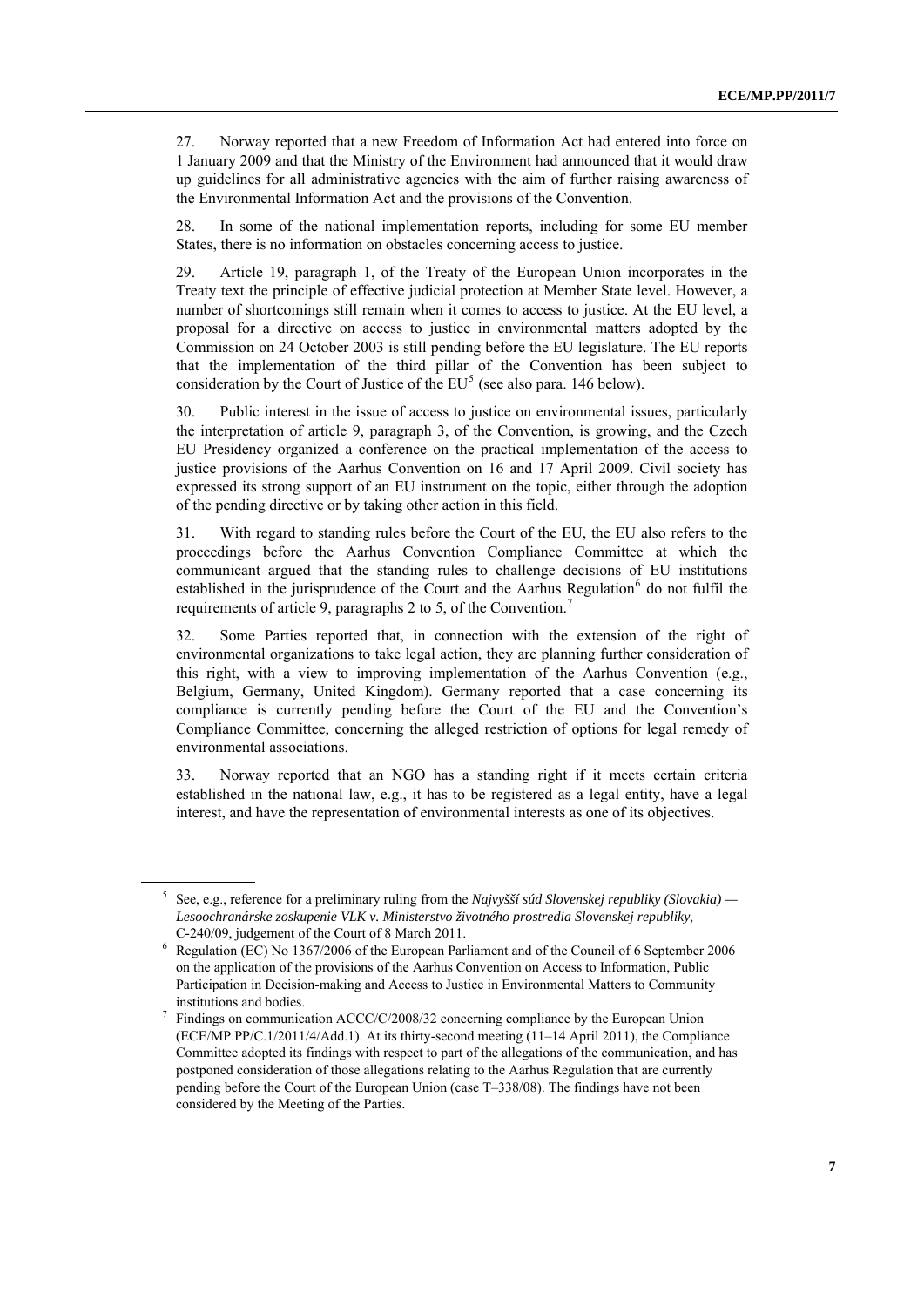## **C. South-Eastern Europe**

34. Four Parties to the Convention from SEE (Albania, Bosnia and Herzegovina, Croatia and Serbia) submitted national implementation reports. Two of them — Bosnia and Herzegovina and Serbia — reported for the first time.

35. All SEE Parties have undertaken significant efforts to improve their legislation according to the principles of the Convention and to harmonize it with the relevant EU directives. Many projects on access to information and public participation procedures, raising public awareness on environmental issues and the Convention itself are being realized in this subregion. These efforts have led to progress in the development of national legislative frameworks and in the implementation of the access to information pillar. Nevertheless, there are still reports of a lack of synchronization between laws and regulations.

36. As during the previous reporting period, the reporting Parties from this subregion noted that there is still a lack of proper public participation procedures and practical implementation, especially at a more general level of decision-making such as on plans, programmes, rules and laws. Also the overall level of public awareness about the need for environmental protection, about citizens' environmental rights and their protection is reported to be unsatisfactory in the subregion. Implementation of the access to justice pillar is the least developed. Judicial procedures do not appear to be fully in line with the Convention, and some of the required secondary legislation appears to be lacking or insufficient. Though measures are currently being taken to introduce modern electronic tools to make the judiciary more transparent and accessible for the public, more efforts are needed to better inform judges, prosecutors, local authorities and citizens about environmental laws and relevant international agreements to improve access to justice.

## **III. Thematic review of implementation**

## **A. General provisions (article 3)**

37. The level of responses on legislative and practical measures implementing article 3 of the Convention varied according to the region and the governing system of reporting States. Most countries detailed the legal framework on public participation in general, and described practical arrangements and projects to promote the Convention.

38. With regard to article 3, paragraph 1, general trends in the development of legislative frameworks in the three subregions are addressed in the preceding chapter.

39. With regard to article 3, paragraph 2, on measures taken by reporting Parties to ensure that officials and authorities assist and provide the required guidance, several countries of Eastern Europe, the Caucasus and Central Asia reported on the publication of relevant handbooks, user guides, training manuals and training events for officials and NGOs. In some countries competent authorities have prepared registers and lists of the environmental information they hold and posted information regarding these practical arrangements on the website of the ministry of environment or other competent public authorities (for example, Cyprus).

40. Several Parties from the EU region (Austria, Sweden, United Kingdom) and Norway reported on providing guidelines for agencies on recently adopted environmental laws or developing standards to be used in public participation procedures as good practice recommendations. In the United Kingdom, for example, the Civil Service Code of Conduct and the Consultation Code of Practice were adopted.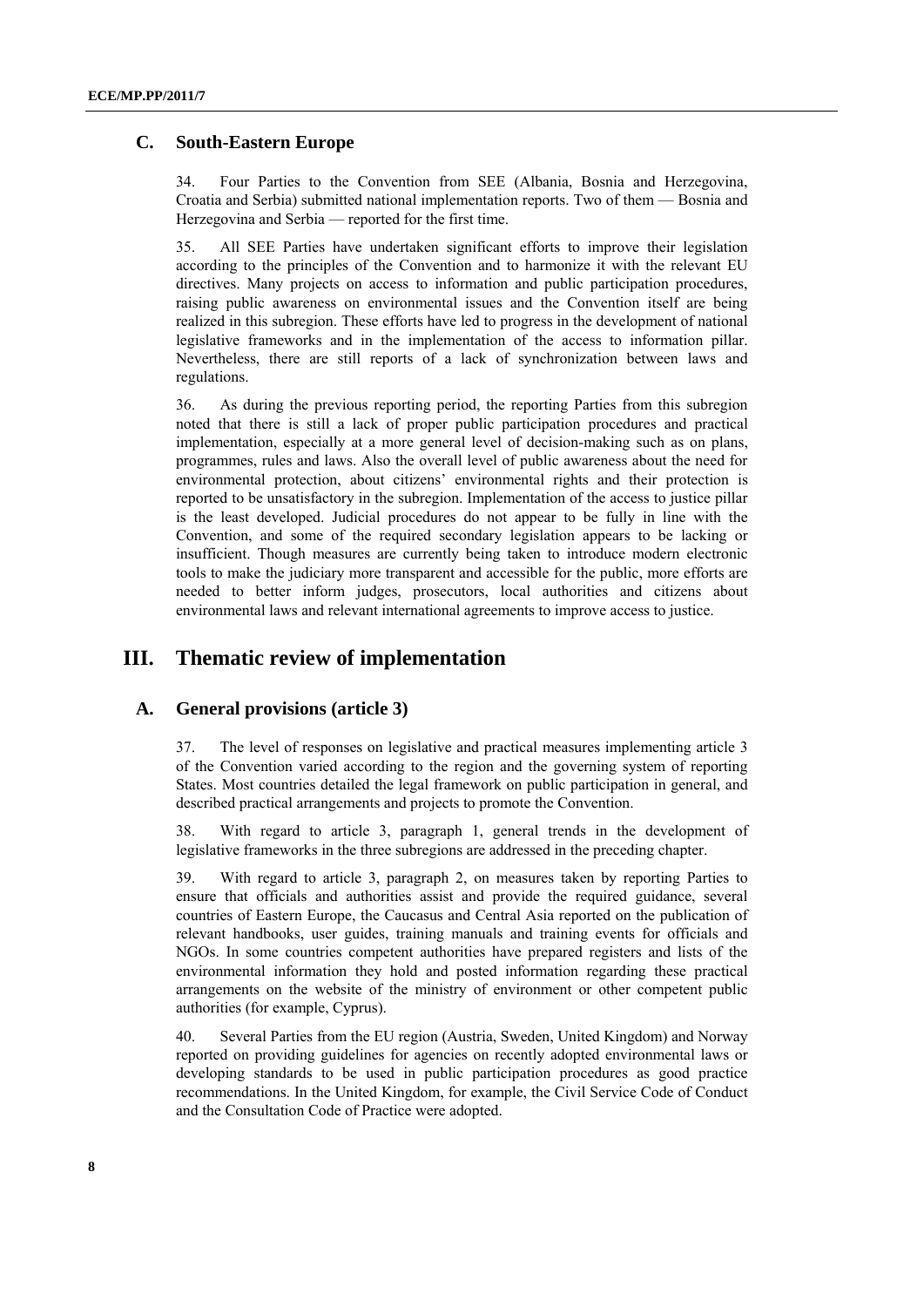41. Other countries have developed brochures on the rights of access to information and public participation, or generally about the Convention (for example, Armenia and Finland). The reports also included information on the establishment of information centres and special information desks or services, as well as on the wider and more active use by ministries of environment of electronic tools (websites, networks, e-mail lists, etc.) and training events for civil servants.

42. A wide range of measures to implement article 3, paragraph 3, to promote education and environmental awareness were reported by Parties, with environmental education (EE) and education on sustainable development (ESD) being included among the key criteria for curricular development. National laws, strategies and programmes have been developed to strengthen EE/ESD, especially after the adoption of the United Nations Economic Commission for Europe (UNECE) Strategy on Education for Sustainable Development in 2005 and as part of the United Nations Decade of Education for Sustainable Development (2005–2014). In some countries schools are honoured for their special commitment in the fields of environmental education, environmentally sound action and the promotion of a socially viable school environment. Special seminars, guidelines and e-education tools were published. Various environmental bodies, enforcement agencies and other organizations run specific environmental awareness programmes, sometimes in conjunction with schools. For example, in the United Kingdom the Environment Agency's flood awareness campaign educates those at risk of flooding, helping them to protect their property and prepare for flood incidents.

43. Regarding the implementation of article 3, paragraph 4, on measures taken to ensure that there is appropriate recognition of and support to associations, organizations or groups promoting environmental protection, some countries of Eastern Europe, the Caucasus and Central Asia and EU countries reported having in place simple procedures for registration of NGOs. For example, in Armenia the relevant legislation is currently being elaborated to make it possible to register an NGO online.

44. Many EU countries (Cyprus, Belgium, Germany, Italy, France, Netherlands, United Kingdom) and Norway, as well as some countries of Eastern Europe, the Caucasus and Central Asia (Armenia, Kazakhstan, Republic of Moldova) reported on their established practice of regularly including NGOs in environmental decision-making bodies, working groups or advisory bodies, official coordination meetings and round tables with ministries of environment, although the possibilities of NGOs to influence decisions varied from country to country. Several countries of Eastern Europe, the Caucasus and Central Asia provided information on governmental programmes for the development of civil society and on different bodies promoting cooperation with NGOs, such as consultative councils (Republic of Moldova, Kazakhstan, Kyrgyzstan, Turkmenistan, Ukraine). EU countries reported that NGOs working in the environment field are actively integrated into the political dialogue held on current legislative projects, especially at EU level, including regarding the development of programmes and policies in the environmental sector (Austria, Italy).

45. Several Parties — mainly EU countries and Norway — provide financial support to NGOs under different grant schemes (Austria, Denmark, Italy, Netherlands, Belgium, United Kingdom). Some countries mentioned indirect support for environmental associations or groups, which includes exemption from direct and indirect taxes for qualifying fund-raising activities by registered charities, as well as tax relief on charitable donations from individuals.

46. In some reporting countries, such as Austria and Sweden, special ombudsmen for the environment have been established. Their main tasks are observing compliance with environmental interests in the application of regional laws and advising and informing the public on environmental matters. They also cooperate with and support environmental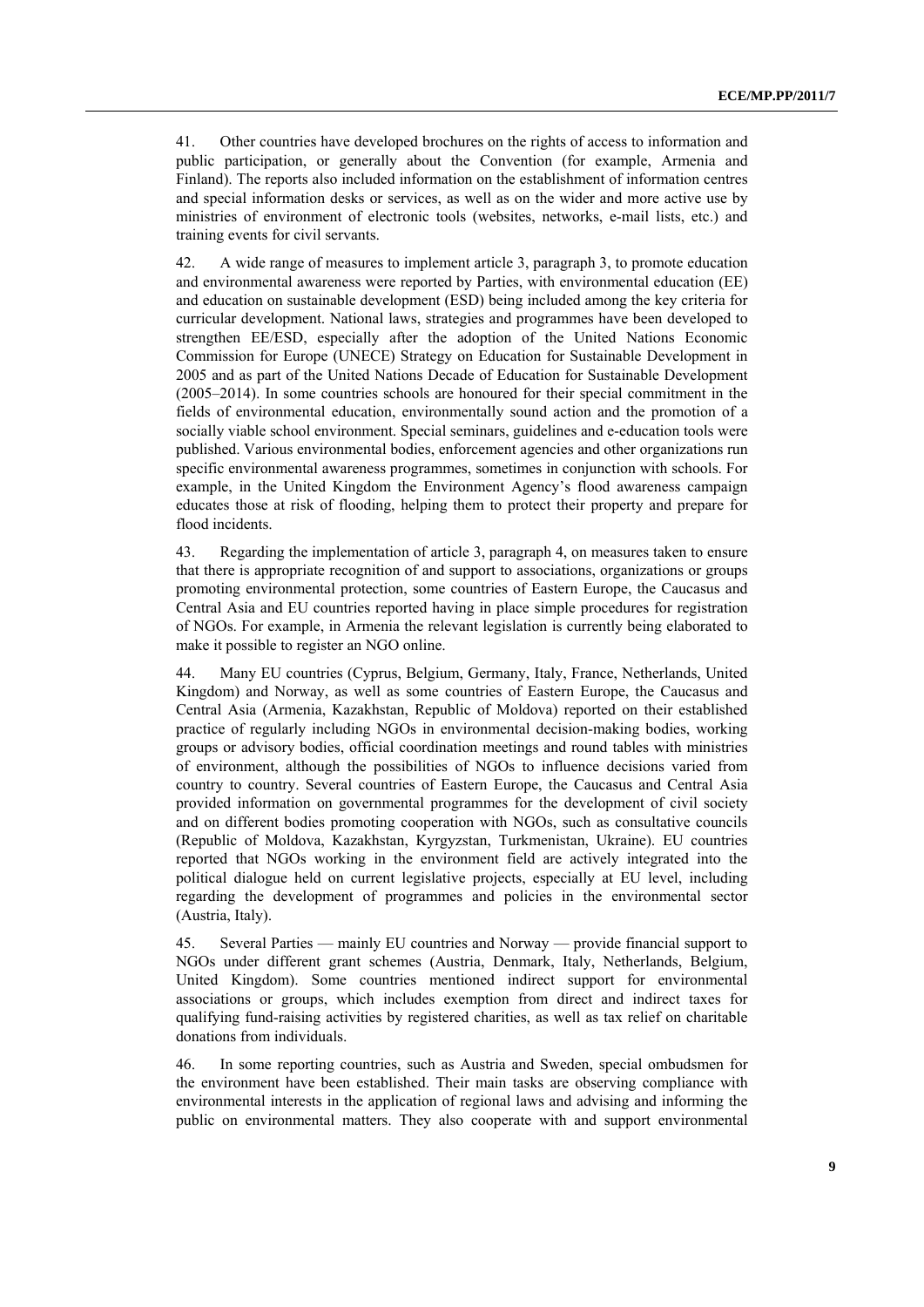NGOs. However, most do not have any authority to overturn the decisions of public authorities.

47. At least two reporting countries underlined in their national reports the value of the Local Agenda 21 (LA 21) as a model approach for participatory and proactive democracy aimed at implementing sustainable development (Austria, Italy).

48. With regard to the implementation of article 3, paragraph 7**,** on promotion of the principles of the Convention at the international level, several Parties reported that they had translated the Almaty Guidelines on Promoting the Application of the Principles of the Aarhus Convention in International Forums, adopted at the second session of the Meeting of the Parties, into their national languages and distributed them to various relevant authorities, e.g., ministries of foreign affairs. Some organized internal consultations to raise awareness of the Guidelines among officials.

49. Parties provided examples of their activities to implement this provision. Italy detailed the support provided for the drafting, adoption and application of the Almaty Guidelines on Promoting the Application of the Principles of the Aarhus Convention in International Forums. The United Kingdom supported the work of the various international projects promoting access to environmental information and public participation in environmental decision-making (including the Regional Environmental Centre for Central and Eastern Europe), and Germany supported cooperation with the Protocol on Water and Health of the UNECE Convention on the Protection and Use of Transboundary Watercourses and International Lakes, which is being considered in the framework of the Aarhus Convention's newly created Task Force on Public Participation in Decisionmaking.

50. Other activities aimed at promoting the Aarhus Convention's principles in global and regional international forums included the following: the promotion of public participation in the implementation of other multilateral environmental agreements; strengthening civil society participation in various international bodies; the inclusion of NGO representatives in Parties' official delegations to international forums and processes; and consultations with civil society organizations and other major stakeholders at the national level in order to elaborate national positions in international forums (e.g. Austria, Italy, Belgium, Czech Republic, Denmark, Finland, Georgia, Kazakhstan, Kyrgyzstan, Republic of Moldova, Norway, Sweden). Among international forums cited were the Sixth "Environment for Europe" Ministerial Conference and the most recent United Nations Climate Change Conferences (held in Bali and Copenhagen). Especially within the framework of the Convention on Biological Diversity, environmental organizations are reported to be deeply involved (Austria, Armenia, Belarus, Belgium, Denmark, Italy).

51. Some reports noted that the international promotion of the Convention's principles is not easy because each international forum has its own rules and characteristics, and often the result is influenced by partners (organizations and States) that are not committed to the Aarhus process. The application of the Almaty Guidelines, however, is helping to improve the situation both at the national and international level.

52. In addition, some countries (Austria, Armenia, Belgium) mentioned that the exchange of information at the national level regarding international forums varies, depending on the type of international forum and the quality and confidentiality of the information. In most of the reporting countries there is no formalized procedure for the exchange of information on a national level. Many countries provide information on ministerial websites and other related websites, and specific information is often provided upon request.

53. With respect to article 3, paragraph 8**,** concerning measures taken to ensure that persons exercising their rights under the Convention are not penalized, persecuted or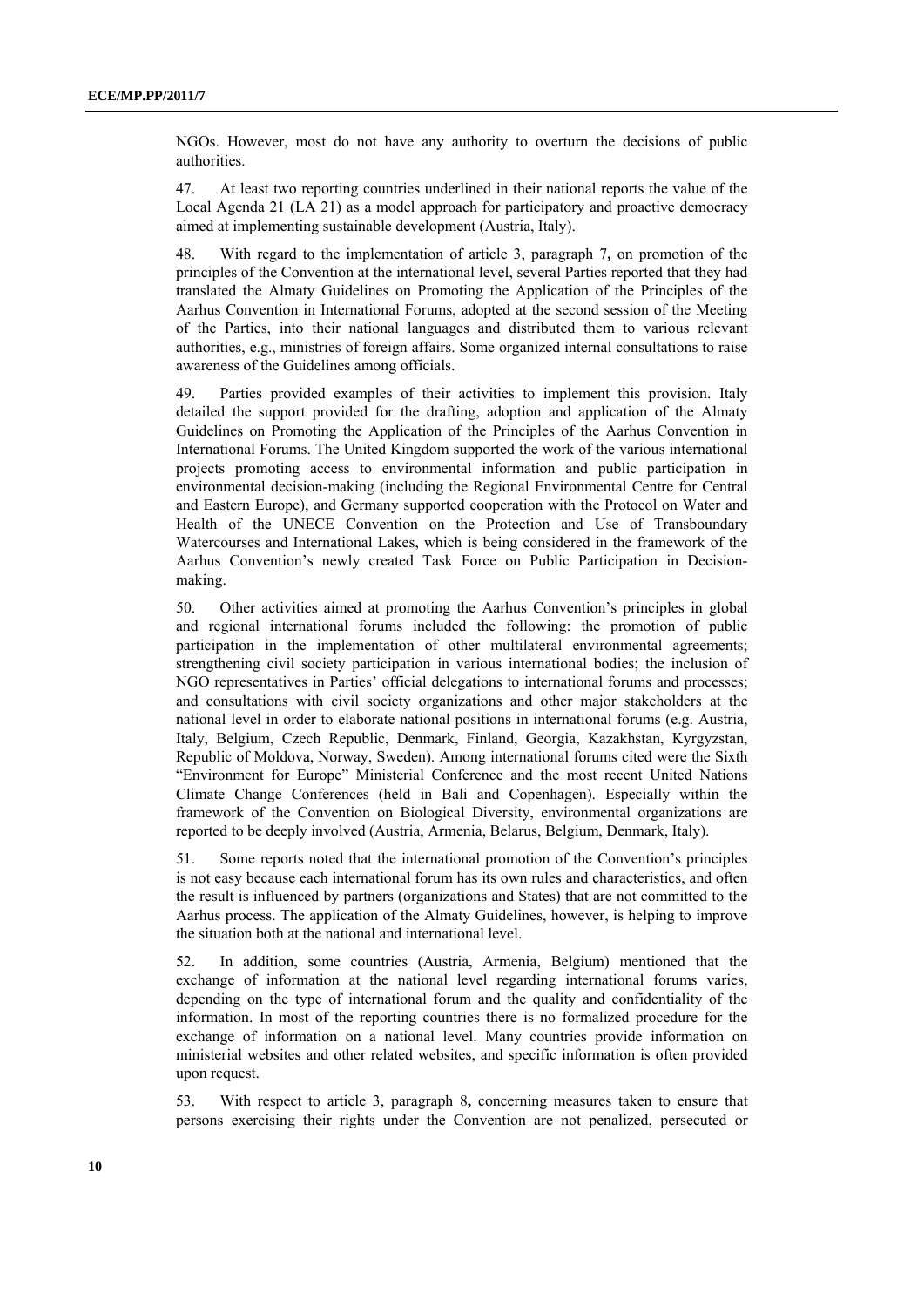harassed, all reporting Parties stated in their reports that they provide for the principles of non-discrimination and equality before the law. This is one of the basic principles embodied in national legal frameworks. In addition, article 14 of the European Convention on Human Rights, which was ratified by most States that are Party to the Convention, provides for an accessory discrimination ban, which prohibits discriminatory actions with regard to the rights granted by the European Convention on Human Rights.

54. With regard to obstacles concerning assistance to the public, notwithstanding considerable progress, some countries noted that not all public authorities have established a bureau of public affairs or equivalent services responsible for providing information to and contact with the public, mainly due to a lack of resources. There is also a lack of inter-ministerial coordination on these issues (for example, in Belarus, Italy, Georgia and Armenia). Recent cuts in public administration budgets, due to the economic crisis, pose challenges to keeping financial support to environmental NGOs at previous levels.

#### **B. Access to information upon request (article 4)**

55. The basic legal framework providing the right of access to environmental information and regulating the relevant procedure is in place in all 36 reporting Parties: EU countries adopted specific amendments to their general laws or have adopted specific information acts and regulations to be in compliance with the Convention and EU Directive 2003/4/EC on public access to environmental information (e.g., Austria, Cyprus, Denmark, Bulgaria, Italy, Latvia, Lithuania, Spain, United Kingdom). Norway reported on new legislation to promote transparency and public access to environmental information. Countries in Eastern Europe, the Caucasus and Central Asia introduced either specific amendments to environmental and information laws and regulations (Armenia, Republic of Moldova), or adopted new information or administrative laws (Ukraine, Turkmenistan). Some countries in the subregion included a number of legal provisions on access to environmental information into their new environmental codes (Kazakhstan, Kyrgyzstan).

56. In countries with a federal system or a system of autonomous communities, local or regional legislation incorporated the basic principles of the Convention on access to information (Austria, Belgium, Germany, Spain, United Kingdom).

57. All reporting Parties indicated that under national legislation access to environmental information is provided without discrimination linked to nationality, domicile or registered office or other factors.

58. The Parties reporting for the first time (Serbia, Bosnia and Herzegovina) gave very detailed descriptions of relevant legislation on access to environmental information.

59. Almost all countries reported the active development of various electronic tools to make information more easily available, e.g., through governmental websites (Denmark, Bulgaria, Estonia, Italy, Kazakhstan, Latvia, Lithuania, Norway, Sweden, United Kingdom) (see also section on article 5 below).

60. EU countries have incorporated into their national legislation definitions of "environmental information", "public authorities" and "the public", corresponding to those found in the Convention and in EU Directive 2003/4/EC (Cyprus, Denmark, Finland, Greece, Lithuania, Latvia, Romania). Some have indicated, however, that their definition of "public authority" differed from that in the Convention (for example, Bulgaria, Czech Republic), or that there are uncertainties regarding the definition of "environmental legislation", which may cause problems in the implementation of this provision (for example, Czech Republic, Estonia). From the national reports of several countries of Eastern Europe, the Caucasus and Central Asia it is obvious that there is still some inconsistency in the definitions of "environmental information" and "public authorities"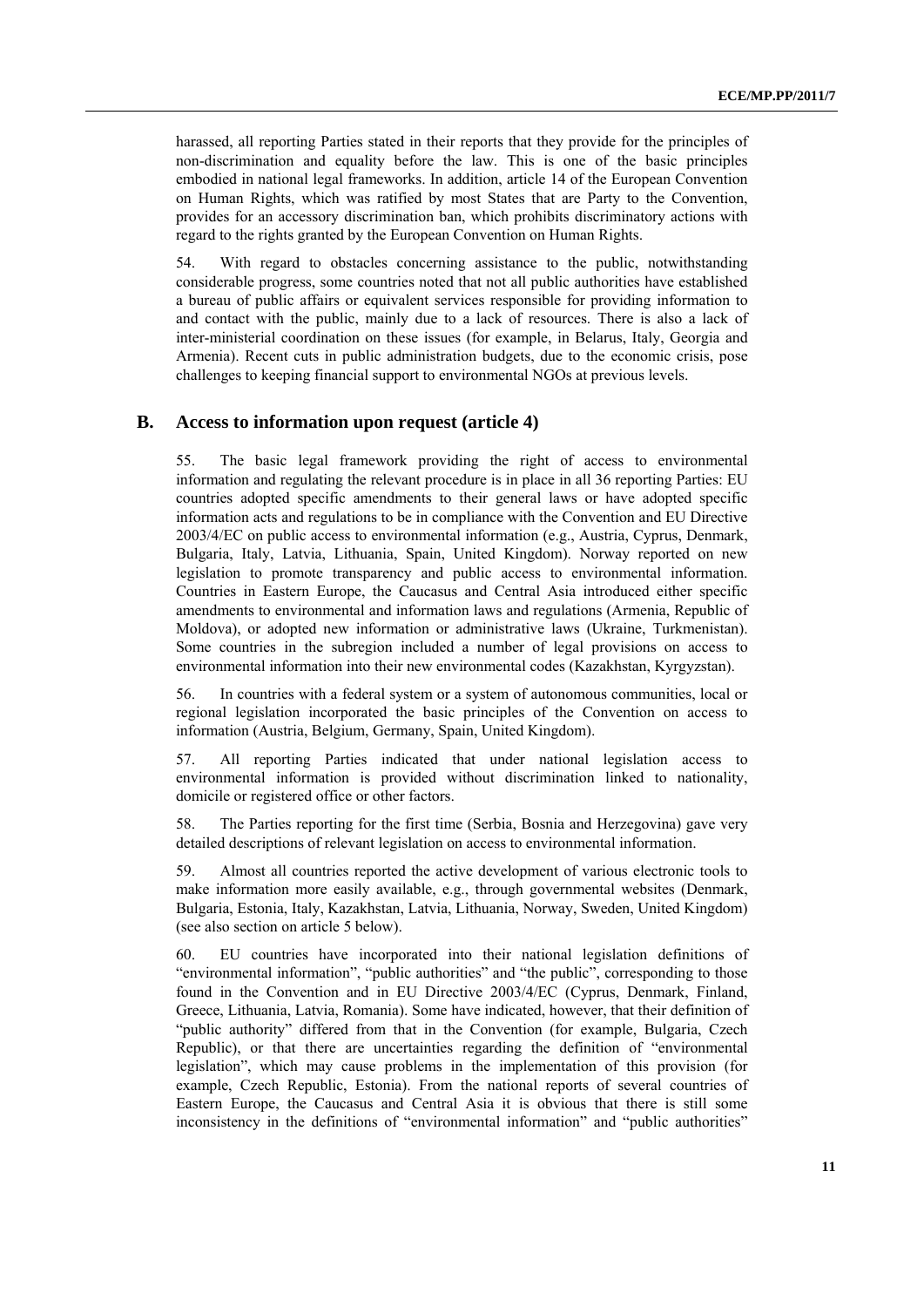found in their national legislation as compared with those in the Convention (Armenia, Turkmenistan).

61. Regarding article 4, paragraph 1 (a), all EU countries and Norway reported legislative provisions explicitly stipulating that the person requesting the information need not state an interest. With regard to article 4, paragraph 1 (b), all reporting Parties indicated that under national laws, information was provided in the form requested, if it already existed or if it was reasonable to provide it in that form. Several Parties reported that if the request does not specify in which form the information should be provided, the authority may contact the applicant for further information (e.g. Finland, Greece, Sweden) or assist the applicant in clarifying the issue (e.g. Cyprus, Serbia).

62. With regard to article 4, paragraph 2, all Parties reported that information was provided at the latest within one month of the receipt of the request, although several indicated that, for a simple request, shorter time limits than those set in the Convention may be in place, such as 15 days (Armenia, Bosnia and Herzegovina, Serbia). Norway reported that the new legislation on access to information provides that a request is to be considered a denial if not responded to within five working days, giving the applicant an automatic right to appeal. Some countries also indicated that if a request was not answered within one month it was considered to have been refused (for example, Italy); others reported allowing an extension of up to two months when the information requested was complex (Austria, Denmark, Germany, Greece, Serbia, Slovenia, Ukraine).

63. Exemptions from requests are more or less the same in the legislation of all reporting Parties — protection of State secrets or business and company secrets; confidentiality of personal data; international relations; the maintenance of public safety; and the protection of environmental areas, such as the habitat of rare animal species, all constitute a reason for denying information. It is worth mentioning that, in all countries in Eastern Europe, the Caucasus and Central Asia reporting, information about emissions and other impacts on the environment and environmental protection measures could never be classified as a commercial secret.

64. The Republic of Moldova included in its report information on the decision of the Convention's Compliance Committee from 25 September 2009 on the failure of that country to meet the provisions of the Convention, in the case involving the NGO ECO-Tiras and the Government agency "Moldsilva".<sup>[8](#page-11-0)</sup>

65. The balance between the interests of the public to obtain specific environmental information, on the one hand, and the need to keep certain information confidential, on the other, is expressed in the legislation of a majority of reporting Parties, either in special laws on access to information or in general administrative laws (Austria, Cyprus, Denmark, Norway, Serbia, Slovenia). Some countries mentioned that there were no changes since the previous reporting cycle and that the same legislation is in force (Greece, Italy, United Kingdom). In several national implementation reports details are mentioned of procedures for a so-called "public interest test" (Bulgaria, Ukraine, Bosnia and Herzegovina, United Kingdom). The Czech Republic and Belarus specifically indicated that their legislation does not provide for any "test of public interests". The Czech Republic, however, noted that information may not be refused on the grounds of business secrets if there is an imminent danger to human health or the environment.

<span id="page-11-0"></span>66. With respect to article 4, paragraph 5, most reporting countries refer to measures taken to ensure that a public authority that does not hold the environmental information

<sup>&</sup>lt;sup>8</sup> Findings on communication ACCC/C/2008/30 concerning compliance by the Republic of Moldova (ECE/MP.PP/C.1/2011/2/Add.6), to be considered by the Meeting of the Parties at its fourth session.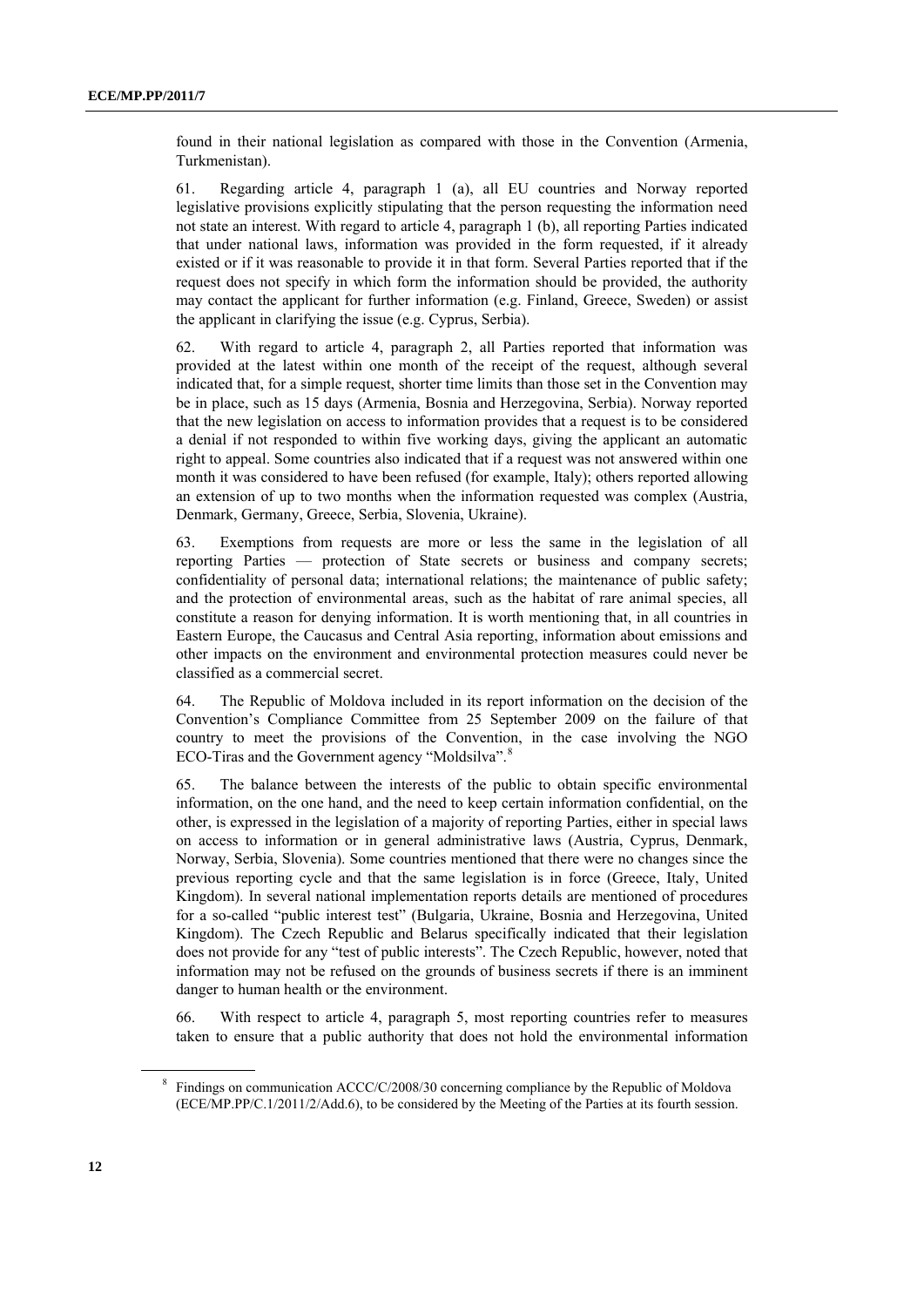requested takes the necessary action to assist access to such information. In some countries the time limit for such a procedure is five days (e.g., Belarus, Ukraine).

67. Regarding implementation of article 4, paragraph 6, several countries cite measures taken to ensure that in cases of information exempted from disclosure (art. 4, paras. 3 (c) and 4), the protected information can be separated out and some of it made available to the requester (Belarus, Belgium, Bulgaria, Finland, Greece, Serbia).

68. All reporting Parties indicated that with respect to article 4, paragraph 7, relevant measures are taken to ensure that refusals meet the time limits set by the Convention and shall be substantiated and provided in written form. Reporting Parties stated that a decision by an authority can be appealed at an administrative or general court or other established independent body, determined in legislation (Armenia, Austria, Belgium, Bulgaria, Finland, Italy, Norway, Serbia).

69. With regard to article 4, paragraph 8**,** all reporting Parties stated that relevant measures were taken to ensure that their legislation and practice meet the Convention's requirements on charges for supplying information. Thus, only actual copying or mailing expenses may be charged, charges should not be exorbitant for the public and payment practices should be congruent. Some countries specified that no additional costs are charged for corrections or additional information to already provided public information, in cases where the information is incorrect or incomplete and it is requested by the applicant (for example, Armenia, Bulgaria). In the majority of reporting countries the tariffs of these payments are publicly available. Finland reported that Finnish environmental organizations consider it to be a good practice that the environmental authorities have increasingly made documents available on the Internet free of charge.

70. Most Parties reported on the further development of practical measures for the implementation of article 4. These included establishing an ombudsman institution or permanent coordinating body to guarantee uniformity in the application of the relevant legislation (Greece, Italy), establishing environmental information centres (Armenia, Austria, Denmark), and designating persons in charge of information requests (Bulgaria, Georgia, Croatia, Latvia, Lithuania). Some countries reported keeping records of such requests and responses provided, including refusals, in registers or electronic databases (Greece, United Kingdom, Denmark). In the United Kingdom, for example, the Ministry of Justice publishes statistics and reports on its website on the performance of the central Government in the provision of access to information.

71. Countries in Eastern Europe, the Caucasus and Central Asia reported they had taken similar practical measures, published guidelines and handbooks, and organized round tables, workshops, seminars and trainings for officials.

72. In most State and local government institutions of the reporting Parties, special training programmes have been elaborated and carried out to train officials in communicating with and informing the public on environmental matters (Armenia, Belgium, Denmark, Estonia, Latvia, Lithuania, Kazakhstan, Kyrgyzstan, Turkmenistan). In practice, however, the actual impact of these measures differs from country to country.

73. Concerning obstacles and problems identified by public authorities, some reporting countries indicated a need for more information about environmental legislation, both for authorities and civil society (for example, Denmark) and that there is uncertainty as to the definitions of the terms "public authority" or "environmental information" (see also para. 60 above); some countries mentioned financial constraints and a lack of trained staff and relevant equipment as significant obstacles to the collection and dissemination of environmental information (Georgia, Greece, Kyrgyzstan); or a lack of collaboration with other authorities due to the complexity and volume of the requested information (Greece). Some countries observed that no record is kept of clusters of related activities, which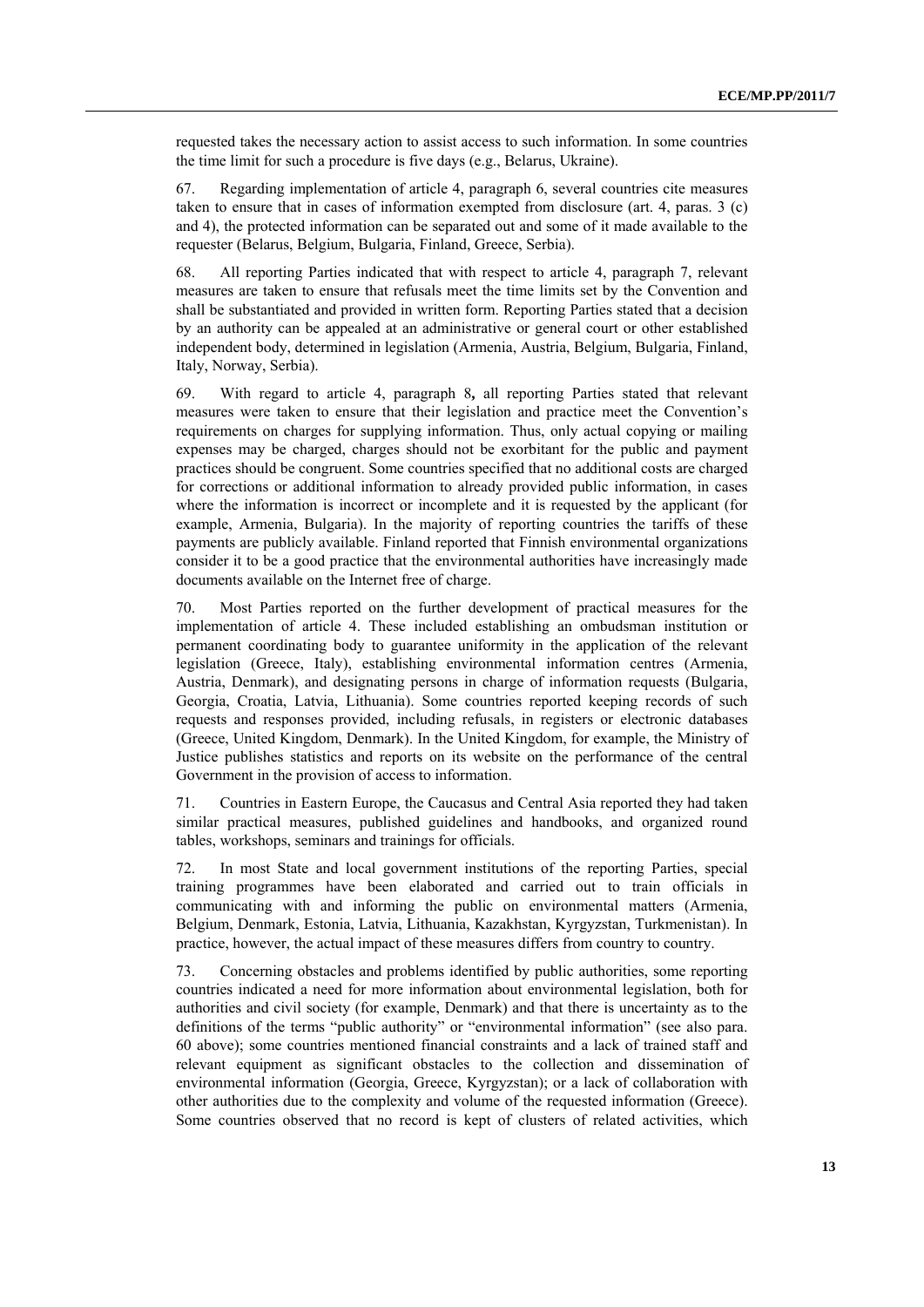should be monitored systematically (Greece, Georgia). Belarus especially mentioned that national legislative provisions on trade secrets contradict article 4, paragraph 4 (d), of the Convention.

74. The Czech Republic reported that, according to NGOs whose comments had been taken into account during the preparation of the national report, difficulties in the implementation of article 4 had been caused by insufficient legal protection and a lack of possibilities for obtaining rapid and effective remedy in the event of a refusal of information.

75. Other problems reported included the lack of explanation from public authorities when refusing requests for information, the failure to meet deadlines, or sometimes the failure to respond (for example, Armenia, Czech Republic, Greece, Kazakhstan, Kyrgyzstan).

## **C. Collection and dissemination of environmental information (article 5)**

76. In most reporting countries, the basic legal framework regarding the collection and dissemination of environmental information has mostly been developed during the previous reporting cycle, and has been incorporated in environmental protection laws, sectoral laws (on water, air protection, environmental impact assessment (EIA) and city construction laws and regulations, as well as forest and mining legislation, etc.) or laws regarding emergency situations.

77. All countries in Eastern Europe, the Caucasus and Central Asia reporting also provided information about new efforts and successes in using and making available environmental information through the activities of the Aarhus Centres and through the development of electronic tools (Armenia, Belarus, Georgia, Kazakhstan, Kyrgyzstan, Republic of Moldova, Turkmenistan, Ukraine).

78. EU countries and Norway reported that the mandatory national environmental systems as required in article 5, paragraph 1 (b), of the Convention continued to apply, ensuring not only the active dissemination of general environmental information to the public, but also providing information to the public and public authorities about proposed and existing activities which may significantly affect the environment.

79. Similar environmental information systems are being established in the Eastern Europe, Caucasus and Central Asia subregion (for example, in Kazakhstan, Kyrgyzstan and Ukraine) and SEE countries (Albania, Bosnia and Herzegovina, Croatia, Serbia).

80. With regard to implementation of article 5, paragraph 1 (c), all reports indicated the existence and development of environmental information systems in which information is regularly updated and further disseminated to public authorities and the public. There are also obligatory emergency information systems in all countries, based on special regulatory requirements, including obligations for owners of facilities to disclose information on possible hazards. Appropriate information is disseminated immediately and without delay.

81. With respect to article 5, paragraph 2**,** in all reporting countries measures are taken to ensure that the way in which public authorities make environmental information available to the public is transparent and that environmental information is effectively accessible.

82. Concerning implementation of article 5, paragraph 3, significant progress contributes to ensuring that environmental information progressively becomes available in electronic databases which are easily accessible to the public through public telecommunication networks. Numerous effective electronic tools are being further developed in this area, e.g., electronic databases, publicly accessible governmental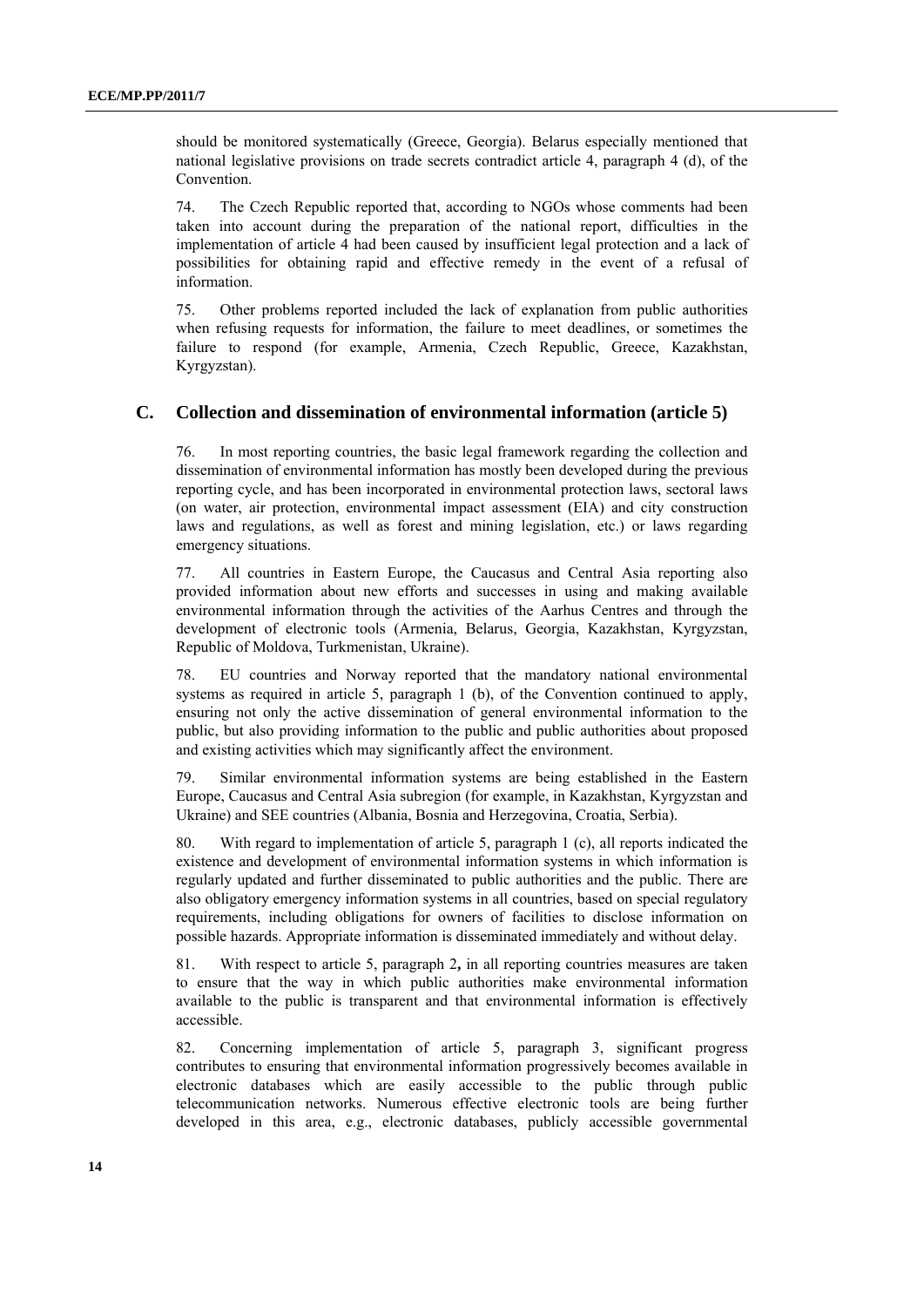electronic services, websites and information portals, all routinely updated and improved. In the United Kingdom, for example, a new Public Sector Transparency Board, established in June 2010, is expected to drive forward the Government's transparency agenda for releasing key public data sets and setting open data standards across the public sector, and a web-based interactive map service was developed to bring together environmental information from across the government. In Italy, the environment ministry website was reorganized in 2009 with regard to different users and contents; it displays relevant legislation (including international treaties and EU legislation), general information for the public divided into key thematic areas, and a specific section on the Aarhus Convention. In Norway legislation requires all governmental agencies to establish special web pages; a new regulation concerning freedom of information stipulates that governmental postal logs, as well as documents in the logs, will be made publicly available on the Internet. Although this section of the new regulations is not yet in force, many governmental agencies have already made their post journals available online.

83. All reporting Parties confirmed the regular publication and dissemination of national reports on the state of the environment pursuant to article 5, paragraph 4. In EU countries and Norway, many other national, regional and local agencies also produce environmental reports (Cyprus, Denmark, Germany, Italy, Greece, United Kingdom). The same applies to countries in Eastern Europe, the Caucasus and Central Asia (Armenia, Belarus, Georgia, Kazakhstan, Kyrgyzstan, Republic of Moldova, Ukraine). In Kyrgyzstan, for example, the Ministry of Health regularly issues a report on the sanitary-epidemiological status of the population, including data regarding environmental impacts on people's health.

84. In the legislation of all reporting countries there are provisions on the governmental obligation to disseminate the information referred to in article 5, paragraph 5. Parties continue to regularly disseminate information on policies and legislation. Several EU and some Eastern European, Caucasian and Central Asian countries (Armenia, Austria, Bulgaria, Greece, Italy, Latvia, Norway, Sweden, Ukraine) reported that such information also includes proposals for regulations, programmes and strategies, while in some others tender documents and information on the authorities' activities and on administrative and judicial services are also made accessible on websites (Slovenia). A number of international treaties, including the Aarhus Convention, have been translated into national languages in the majority of the reporting Parties. In Bulgaria, there is a special section entitled "Dialogue" on the website of the Ministry of Environment, where all important new draft laws, strategies, plans and programmes are published for public comment.

85. With regard to article 5, paragraph 6, concerning measures taken to encourage operators whose activities have a significant impact on the environment to inform the public regularly of the environmental impact of their activities and products, voluntary systems of eco-labelling and environmental reporting by companies have been developed. Many countries described different voluntary eco-labelling systems and also reported on the implementation of voluntary environmental management systems (Belgium, Denmark, Finland, Georgia, Germany, Italy, Kazakhstan, Latvia, Lithuania, Norway, Sweden, United Kingdom, Ukraine). In Serbia, for example, the website of the Ministry of Environment and Spatial Planning offers information on inspection reports and permits for EIAs. In some countries in Eastern Europe, the Caucasus and Central Asia, legislation in this area has only recently been adopted (Belarus, Turkmenistan) or is in a planning stage (Armenia).

86. In some EU countries and Norway voluntary agreements exist between ministries of environment and private companies or public services providers, in order to improve the environmental performance of the latter, as well as to increase the periodic compilation of environmental reports by enterprises. These reports contain measures and strategies adopted by the companies to improve environmental performance.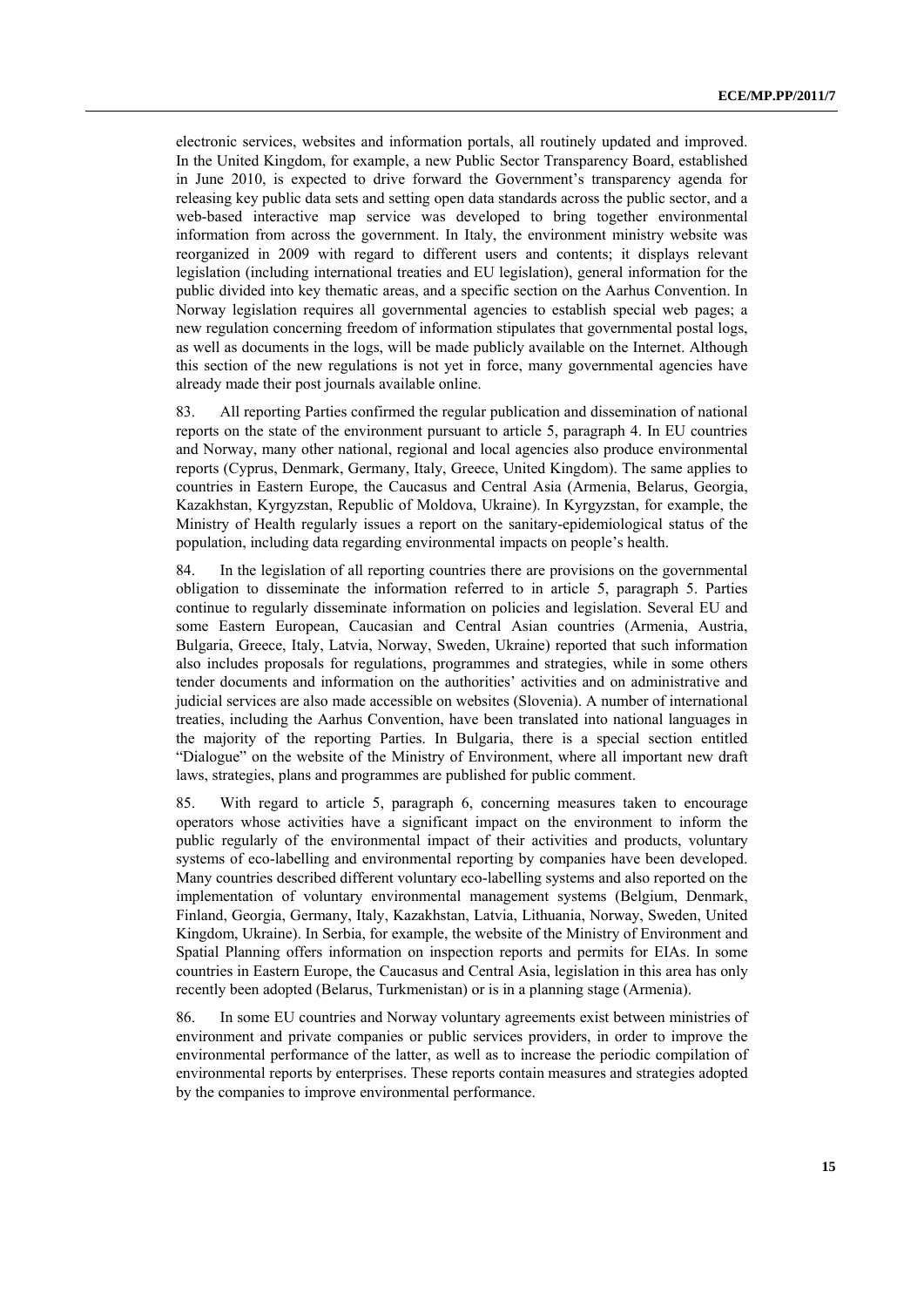87. EU countries and Norway reported on the further development of the Eco-Management and Audit Scheme, as well as integrated product policies. Similarly, environmental reporting is encouraged on the basis of the corporate social responsibility of enterprises. An example of good practice is presented in the Italian report: the autonomous Province of Trento has adopted Eco-Management and Audit Scheme certification in 2009 in 51 municipalities, 2 public services agencies and 2 parks. Moreover, in the context of projects promoting corporate and social responsibility, companies are encouraged to voluntarily adopt high social and environmental standards and to make them public.

88. Norway also described amendments introduced to the Product Control Act that entitled the general public to receive information directly from producers, importers, processors, distributors and users of products. All information held by a public body on products must also be disclosed unless specific grounds for exemption apply. There are several voluntary eco-labelling schemes, such as the Nordic Swan. Proposals for criteria for licensing different product groups are drawn up by qualified experts and public consultations are held on the proposals, which are also published on the Internet for comment. In addition, a website has been established providing consumers with information on chemicals in consumer products, advice on which products to choose, as well as information on how to dispose of chemical products.

89. With regard to the principle of public access to official documents, all reporting Parties stated that everyone has a right to examine the activities of a public authority and the official documents received by or drawn up by the authority according to article 5, paragraph 7. Legislative proposals and similar documents, the subsequent Government bills and their drafts, information on decisions, inquiry reports and working plans are posted on the Internet.

90. With respect to article 5, paragraph 8, concerning measures taken to develop mechanisms to ensure that sufficient product information is made available to the public, several countries in Eastern Europe, the Caucasus and Central Asia reported that requirements on food safety are in place or are being developed (Armenia, Kazakhstan, Ukraine). Initiatives to introduce labelling of GMOs are still under consideration in Armenia. The Republic of Moldova reported that the eco-labelling practice does not exist, because no provisions on eco-labelling are in place. Turkmenistan reported no information on GMO labelling provisions or practices.

91. EU countries and Norway reported on the implementation of mandatory systems regarding product labelling under EU (EU Ecolabel Scheme) and national laws, and environmental product declarations by companies. In the EU, producers are responsible for providing and disseminating information on the environmental properties of products and are required by law to report on the environmental impact of goods and services.

92. With respect to article 5, paragraph 9, measures taken to establish nationwide pollution inventories or registers vary between countries and regions.

93. In EU countries, Regulation 166/2006 concerning the establishment of a European Pollutant Release and Transfer Register (E-PRTR) requires the creation of a new and broader national register of emissions (PRTR Register) to replace the existing system of Government registers on pollutants. Those EU countries that have the necessary legal framework in place are now in the process of preparing the necessary national implementation acts (in particular establishing sanctions, competent authorities, data communication and public awareness). In the meantime, data collection is managed on a yearly basis. EU Regulation 166/2006 foresees annual national reports.

94. In countries of Eastern Europe, the Caucasus and Central Asia, the ratification of the PRTR Protocol is under consideration. Various events were held to disseminate information about the advantages of PRTRs; for example, in 2009, an international conference on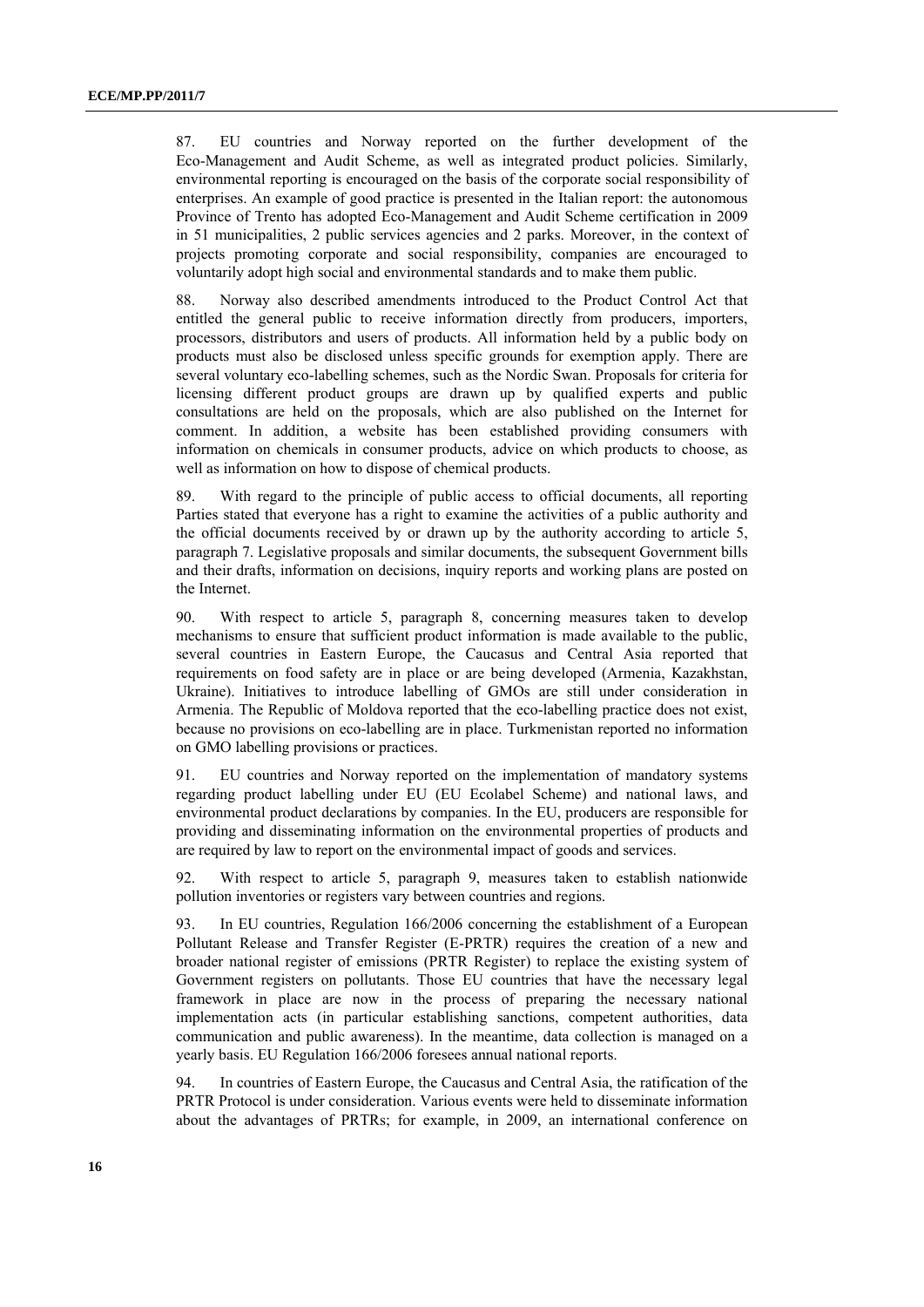PRTRs for countries in Central Asia was organized in Dushanbe, Tajikistan, with support of the Technical Aid to the Commonwealth of Independent States (TACIS)/European Commission Project on Strengthening Public Participation and Civil Society to Support Implementation of the Aarhus Convention. At present there are systems of obligatory environmental reporting for enterprises and separate registers on emissions, which could serve as the basis for PRTRs in the future.

95. As for further information on the practical application of the provisions of article 5, some countries reported having published guides to help public authorities meet their responsibilities relating to the dissemination of environmental information.

96. Most EU countries and Norway reported that they have encountered no major obstacles to the implementation of article 5. However, Greece reported a delay in the flow of information to the central administration and in providing reports and data to the public, as well as a lack of staff and of systematic recordkeeping. Italy has indicated that the implementation of EU Regulation 166/2006 has added new tasks for the environmental authority, such as the management of a larger amount of data due to the increased number of industrial activities to report on, and the obligation to evaluate the data quality. These changes have increased the need to identify new competent authorities and to establish data quality evaluation procedures. Moreover, a new or improved website will be needed to collect and host this new data.

97. Problems with implementation reported by some countries of South-Eastern and Eastern Europe, the Caucasus and Central Asia include slow progress in the development of information systems and a lack of integrated monitoring systems and reliable data (Georgia, Serbia).

## **D. Public participation in decisions on specific activities (article 6)**

98. In general, continuous progress has been noted in the implementation of article 6 by EU countries. Countries of South-Eastern and Eastern Europe, the Caucasus and Central Asia reported significant progress in the development of legislative and regulatory frameworks implementing article 6 — especially the adoption of normative acts (rules and regulations) setting out more detailed procedures for effective public participation in decision-making (Belarus, Georgia, Kazakhstan, Kyrgyzstan, United Kingdom, Ukraine). At the same time some countries of the subregion indicate that gaps remain and difficulties may be encountered in the practical implementation of article 6 (Armenia, Bosnia and Herzegovina, Georgia, Kyrgyzstan).

99. In some countries of South-Eastern and Eastern Europe, the Caucasus and Central Asia, public participation provisions were introduced through new land legislation, laws on technical regulation and other laws that were not specifically labelled as environmental (for example, Albania, Kazakhstan, Kyrgyzstan).

100. Many reporting Parties mentioned synergies between the Aarhus Convention and the Convention on Environmental Impact Assessment in a Transboundary Context (Espoo Convention) with regard to public participation procedures. Some countries that are Parties to both the Aarhus and the Espoo Conventions underlined the application of the public participation provisions of the latter in transboundary projects (Armenia, Austria, Kyrgyzstan).

101. Some countries explained in detail how each paragraph of article 6 has been implemented (Armenia, Austria, Finland, France, Kazakhstan, Kyrgyzstan, Republic of Moldova, Serbia); others used a more general approach, sometimes only citing legislation (Azerbaijan, Cyprus, Georgia, Greece, Turkmenistan, United Kingdom).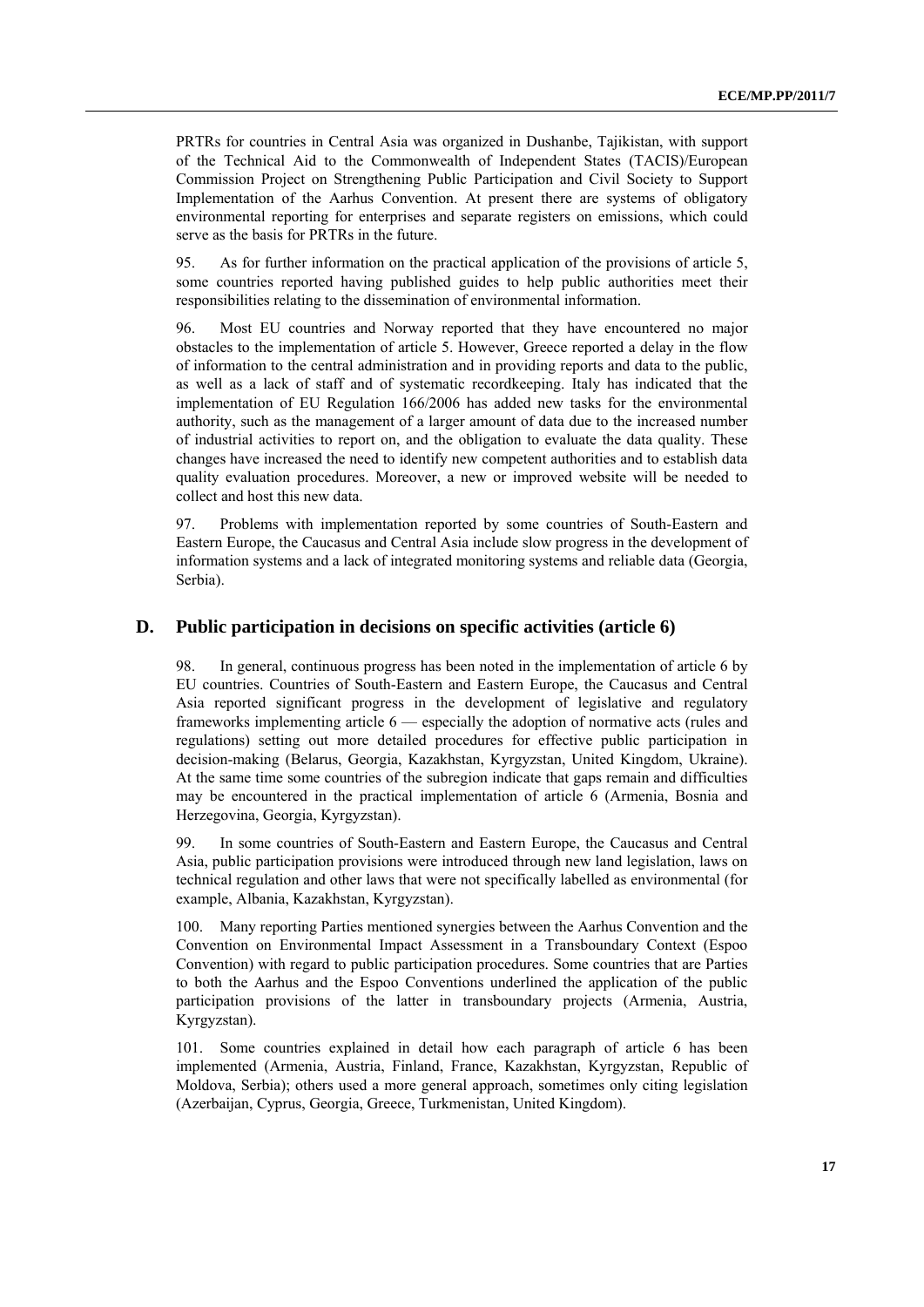102. Some Parties provided information on the implementation of the recommendations of the Aarhus Convention Compliance Committee on issues of public participation (for example, Albania, Kazakhstan, Republic of Moldova).<sup>[9](#page-17-0)</sup> They reported that they make constant efforts to strengthen the role of the public in environmental legislation by increasing procedural elements of public participation in this process. It has been reported that the implementation of the Committee's recommendations led to the incorporation of many relevant provisions of EU legislation into national legal frameworks (such as Directive 85/337/EEC, as amended from time to time, and Directive 2001/42). For example, Albania, following the recommendations of the Compliance Committee on measures for the enforcement of the requirements regarding public participation in environmental legislation (see ECE/MP.PP/2008/2/Add.9), has adopted a comprehensive legal framework on EIA.

103. Concerning the transposition of the relevant definitions in article 2 and the non-discrimination requirement in article 3, paragraph 9, of the Convention, most Parties reported on progress in the incorporation of relevant definitions in the context of article 6 into their national legal frameworks; however, steps need to taken to further clarify some definitions under national law.

104. The EU reports that its regulatory instruments on EIA and Integrated Pollution Prevention and Control (IPPC), including provisions on public participation, have been amended. Most EU countries report to have incorporated the provisions of EU legislation into domestic law (Austria, Belgium, Bulgaria, Estonia, France, Germany, Hungary, Italy, United Kingdom).

105. Specifically, most EU countries reported having transposed the requirements of article 6, paragraph 1 (a), of the Convention, regarding activities listed in its annex I, and relevant EU directives into their national legislation through environmental or sectoral laws regulating permitting or licensing procedures and public consultation. Some also reported applying the same requirements to activities not included in annex I of the Convention (Italy, Sweden). This depends on the national legislation transposing the EU EIA legislation, which may provide the application of the public participation provisions in a wider range of proposed activities than those listed in annex I to the Convention (see, for example, the Finnish Environmental Protection Decree), or may provide for their application at the discretion of the EIA procedure to activities with a lower impact than those listed in annex I. It should be noted that this approach has also been reflected in reports of some countries in Eastern Europe, the Caucasus and Central Asia (Kazakhstan, Republic of Moldova).

[10](#page-17-0)6. Norway reported that it implements the EU EIA and IPPC relevant instruments<sup>10</sup> as part of the European Environment Agency (EEA) Agreement and that, therefore, the activities listed in annex I to the Convention are explicitly listed in Norwegian law.

107. Little information was provided with respect to the application of article 6, paragraph 1 (b), of the Convention, regarding public participation in proposed activities not listed in annex I but which may have a significant effect on the environment.

<span id="page-17-0"></span><sup>&</sup>lt;sup>9</sup> The findings and recommendations of the Committee with respect to Albania and Kazakhstan have been considered by the Meeting of the Parties (see decisions III/6a concerning compliance by Albania, and II/5a and III/6c concerning compliance by Kazakhstan), whereas the findings and recommendations of the Committee with regard to the Republic of Moldova will be considered by the

Meeting of the Parties at its fourth session.<br><sup>10</sup> Directive 85/337/EEC of 27 June 1985 on the assessment of the effects of certain public and private projects on the environment and EC Directive 96/61/EC of 24 September 1996.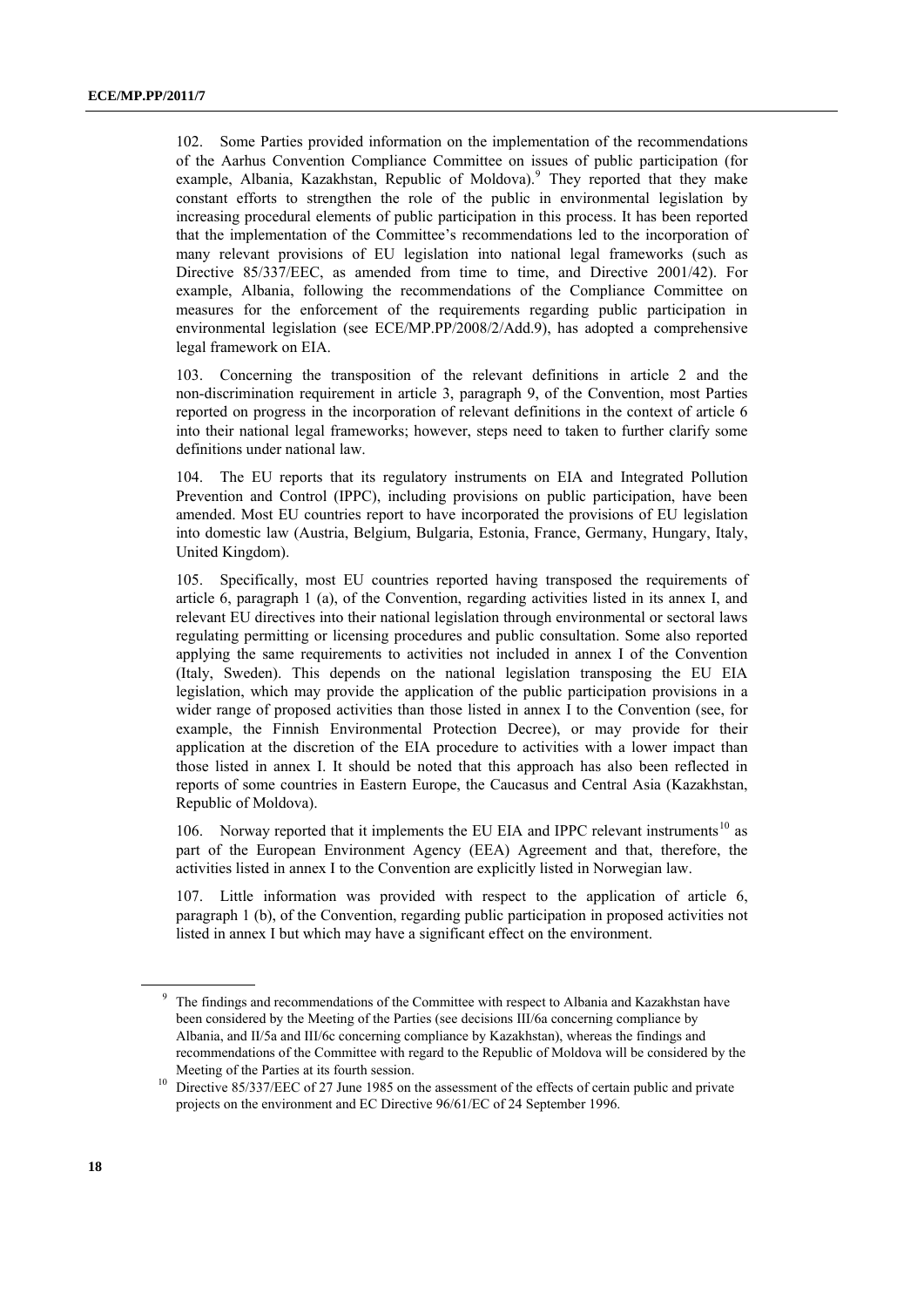108. As for measures taken to ensure that the public concerned is informed early in the environmental decision-making procedure, and in an adequate, timely and effective manner, as required in article 6, paragraph 2, reporting Parties indicated that public announcement of proposed activities does takes place sufficiently early, and is done through the media (national/local newspapers and television) and on the Internet (websites of relevant authorities, such as the ministry of environment).

109. Most Parties have reported that the time frames set for public participation procedures as required by article 6, paragraph 3, are incorporated in their laws, but some variety in length is noted (for example, in Austria six weeks and in Italy 60 days for comments).

110. The majority of reporting Parties mentioned that the requirement of article 6, paragraph 4, for early public participation, when all options are open, has been incorporated into national legislation. Some reports make no reference at all to the implementation of this requirement (Azerbaijan, Belarus).

111. In countries in Eastern Europe, the Caucasus and Central Asia, a main feature of EIA, including with regard to public participation, is that a developer for a project, or any economic activity in general with a potential negative environmental impact, plays an important role in carrying out the procedure (e.g., in Armenia, Belarus, Kazakhstan, Kyrgyzstan, Republic of Moldova and Ukraine). For instance, prospective project applicants are encouraged to identify the public concerned and to enter into discussions before applying (Armenia, Georgia). Meanwhile, the Republic of Moldova reported that no special actions to stimulate public participation in important decision-making processes concerning the environment have been developed, but local government bodies make an effort to stimulate public participation in the resolution of local environmental problems.

112. All countries reported having legal instruments in place to ensure that public authorities give the public concerned all the information relevant for decision-making, as required under article 6, paragraph 6. At the same time, some countries from all three subregions mentioned some failures in following these requirements, such as that in some cases the presented information is not full or adequate, or is not always publicly available. Countries in Eastern Europe, the Caucasus and Central Asia also reported a lack of detailed procedures to guarantee that public authorities give the public concerned all the information relevant to the decision-making referred to in article 6 that is available at the time of the public participation procedure (for example, Armenia).

113. There is no specific information in national reports on so-called "public interest tests" — established procedures for opening classified information which is of high public interest in the framework of public participation procedures (see also para. 65 above).

114. With regard to article 6, paragraph 7, most reporting Parties have procedures for the public to submit comments and information. Comments may be submitted in written and/or oral form (e.g., Italy, Kazakhstan, Sweden).

115. With regard to article 6, paragraph 8, national reports did not provide much information on procedures aiming to ensure that in a decision due account is taken of the outcome of the public participation or, when they did, they mentioned that such procedures do not exist (Armenia, Belarus, Kyrgyzstan). Several countries in Eastern Europe, the Caucasus and Central Asia, however, gave examples which in their view illustrated good models for public consultations (Armenia, Georgia, Kazakhstan, Kyrgyzstan).

116. All reporting Parties mentioned that their legislation — EIA procedures or general administrative legislation — incorporates provisions that guarantee that the public is promptly informed of a decision (art. 6, para. 9). Electronic tools are increasingly used for this purpose.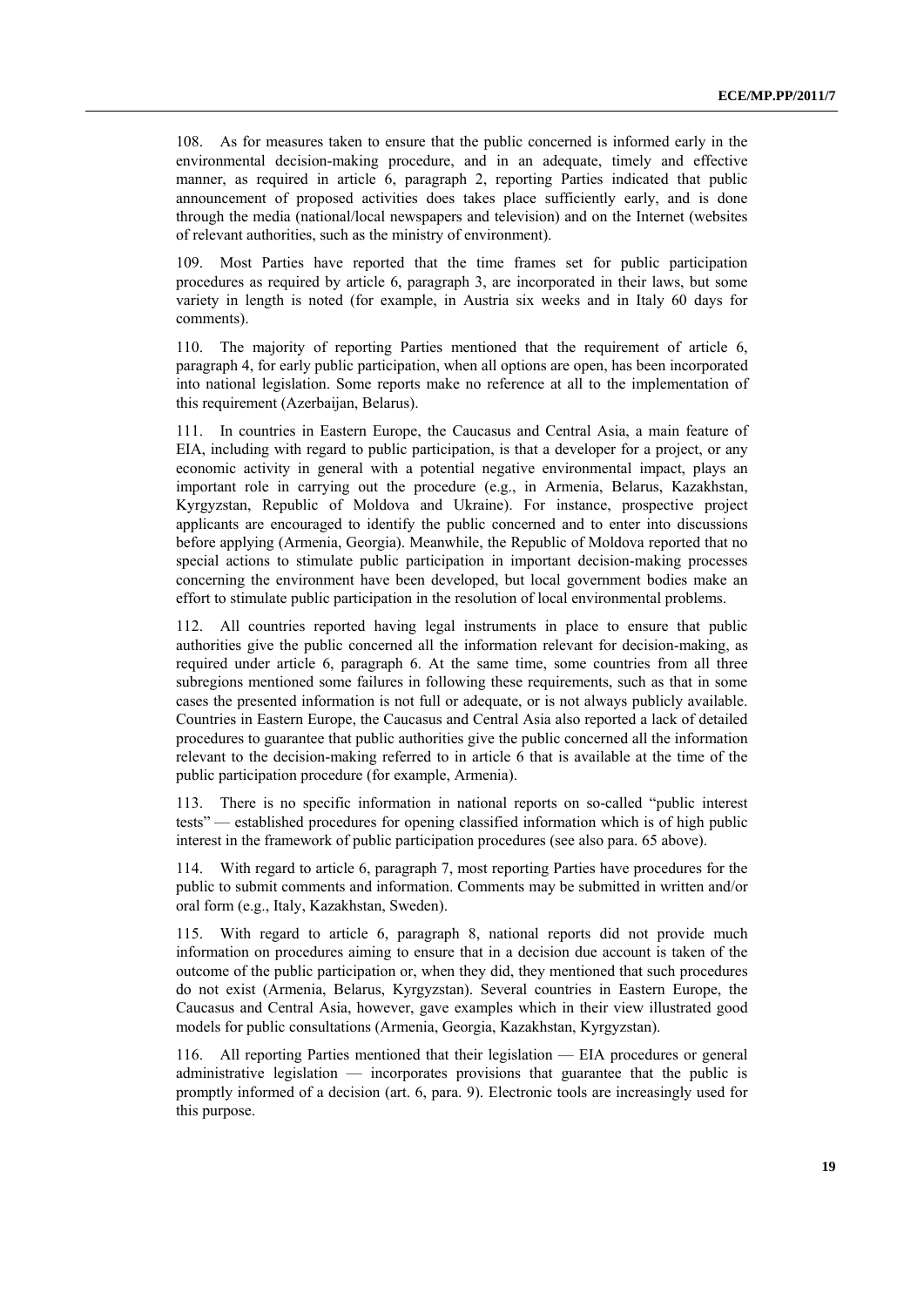117. Most Parties also reported that they implement article 6, paragraph 10, concerning the application mutatis mutandis of paragraphs 2 to 9 of that article, where appropriate, when a public authority reconsiders or updates the operating conditions of an activity mentioned in article 6, paragraph 1.

118. EU countries and Norway reported that the requirements of this provision are implemented in a way that public involvement is provided in cases where a permit is prolonged, renewed or changed in some way, or when the competent authority considers the proposed amendment to the activity as significant. Among countries in Eastern Europe, the Caucasus and Central Asia reporting, some noted that no such provisions existed in their legislation (for example, Armenia) and others provided no specific information at all (Azerbaijan, Belarus, Turkmenistan).

119. On the implementation of the requirement of article 6, paragraph 11, see section H of this chapter below.

## **E. Public participation concerning plans, programmes and policies relating to the environment (article 7)**

120. According to the national implementation reports, many countries use the same public participation procedures for policies as they do for plans and programmes, and these may be similar to the public participation process under EIA (Belgium, Italy, Norway, Spain), and sometimes there is no specific public participation procedure or a special definition for "policies" ("political programmes" or "strategies"). The law may provide for public participation opportunities during the legislative process for the preparation of laws on the basis of such policies (for example, Germany).

121. EU legislation relating to this provision is still valid since the last reporting period. Some Parties reported that legislation at the national or federal level has been amended to incorporate the requirements of article 7. Others have adopted laws on public participation in decision-making on plans and programmes not necessarily subject to strategic environmental assessment (SEA). The Protocol on Strategic Environmental Assessment represents another binding legal instrument for countries, which requires the participation of the public in the assessment of plans and programmes related to, or with an impact on, the environment (Albania, Austria).

122. Norway reported that, as regards public participation under the Planning and Building Act in the elaboration of plans, programmes and policies with substantial consequences for the environment, it has transposed the relevant EU legislation (directive 2001/42/EC) into its domestic law as part of the EEA Agreement.

123. In countries in Eastern Europe, the Caucasus and Central Asia, public participation concerning plans and programmes related to the environment may be covered by framework laws on environmental protection (Belarus), by laws on urban spatial planning (Kyrgyzstan, Republic of Moldova) or by environmental assessment laws (Armenia, Kazakhstan, Kyrgyzstan), and the latter are also subject to detailed public participation procedures. Overall, most Parties in this subregion reported that public participation is provided for the development of plans and programmes, public hearings are held and comments are mostly taken into account (Armenia, Georgia, Kazakhstan, Kyrgyzstan, Ukraine). However, some Parties noted the lack of clear and/or detailed procedures (Armenia, Belarus, Kazakhstan).

124. Reporting Parties mentioned that during the reporting period all relevant practical arrangements and other provisions have been made for the public to participate in the preparation of plans and programmes relating to the environment. Such arrangements may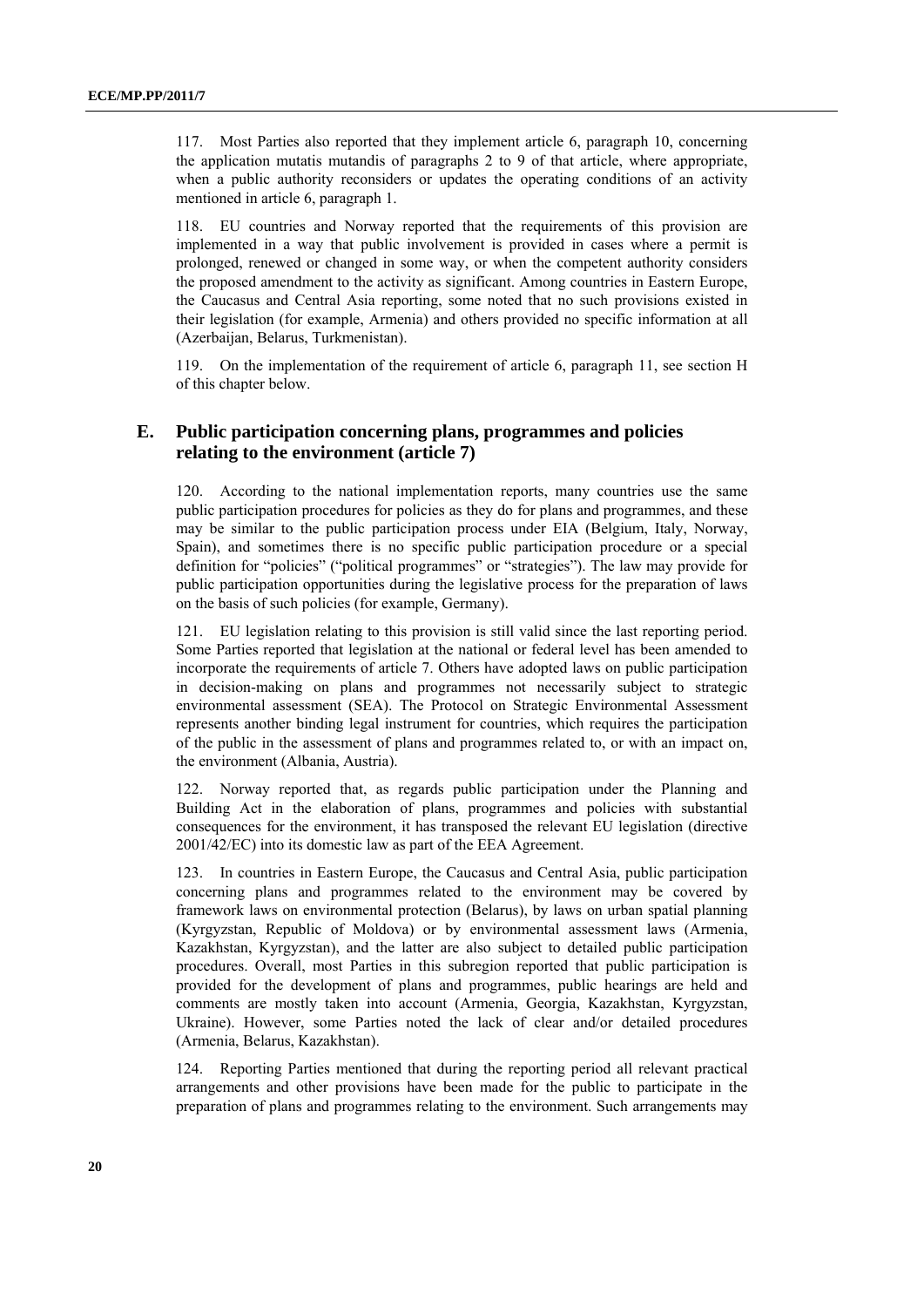be stipulated by law or organized on an ad hoc basis. Most countries reported that these processes were based on the principle of non-discrimination (see also art. 3, para. 9). A number of examples were mentioned that indicate that the way article 7 is implemented varies and may include the establishment of public councils, advisory multisectoral boards and forums to allow for stakeholder participation. In France, for example, a questionnaire is disseminated broadly by mail and through the Internet, and in the Netherlands panels and surveys are organized to facilitate public participation.

125. Public participation in the preparation of plans and programmes (at the national, subnational or local level) may be significantly facilitated through the use of new technologies that allow for interactive stakeholder participation and guarantee greater transparency of the process. Reports from the countries in Eastern Europe, the Caucasus and Central Asia listed a number of examples of public participation procedures in urban and rural planning and in national strategic environmental policymaking (Armenia, Azerbaijan, Belarus, Georgia, Kazakhstan, Kyrgyzstan, Ukraine). Communities at the local level have also developed social networks that enable the wide dissemination of information and act as additional means of participatory processes (Spain, United Kingdom).

126. Some countries have not reported on obstacles or reported that no obstacles have been encountered concerning the implementation of the article 7 (Azerbaijan, Croatia, Germany, Norway, Republic of Moldova, Sweden, Turkmenistan, United Kingdom). Among the obstacles noted by others are: the incompatibility of sectoral regulations for adoption of plans and programmes with the principles of SEA (Serbia); public participation is provided for under laws on environmental impact permitting, which do not define public participation for preparation of policies and strategies (Georgia); existing laws do not fully cover the variety and criteria for effectiveness of public participation in important decisions (Kazakhstan); limited financial support — especially at local levels (Armenia, Kyrgyzstan); limited possibilities for protecting the right to equal treatment in administrative and judicial procedures (Serbia); and legislation that does not include criteria to define the groups of the public that have the right to public participation under article 7 (Belarus).

127. Some countries report that sometimes no substantive consideration is given to comments from NGOs and to the results of consultation during the planning process in general. Some reports mentioned that NGOs are concerned about the lack of transparency in decision-making on environmental policies, for which public participation is often limited to electronic consultation (Hungary, Kyrgyzstan). Albania mentioned that the lack of a special law on SEA and the extension of the implementation period of the law on territorial planning hamper the proper consulting procedure.

128. Some reports mentioned that the role of media coverage of environmental issues is unsatisfactory. This may lead to low public interest in environmental matters and low participation in the public consultation process (Serbia). The low public interest in submitting comments and participating in public hearings may also be caused by the high degree of generality and complexity of the strategies being assessed, as well as by lack of timely information. Some associations complained of a lack of awareness of new instruments, a lack of teacher training, a weak culture of civic engagement and a need for training of different target groups (Czech Republic, France).

129. Parties reported on steps taken for the practical application of the provisions of article 7. For example, Italy reported that in February 2010 a large number of municipalities signed the Aalborg Charter of European Cities and Towns Towards Sustainability, embracing the model of public participation in the management of local affairs; and Germany reported that a research project was carried out with the aim of developing guidelines on SEA, while for certain types of plans and programmes, such as area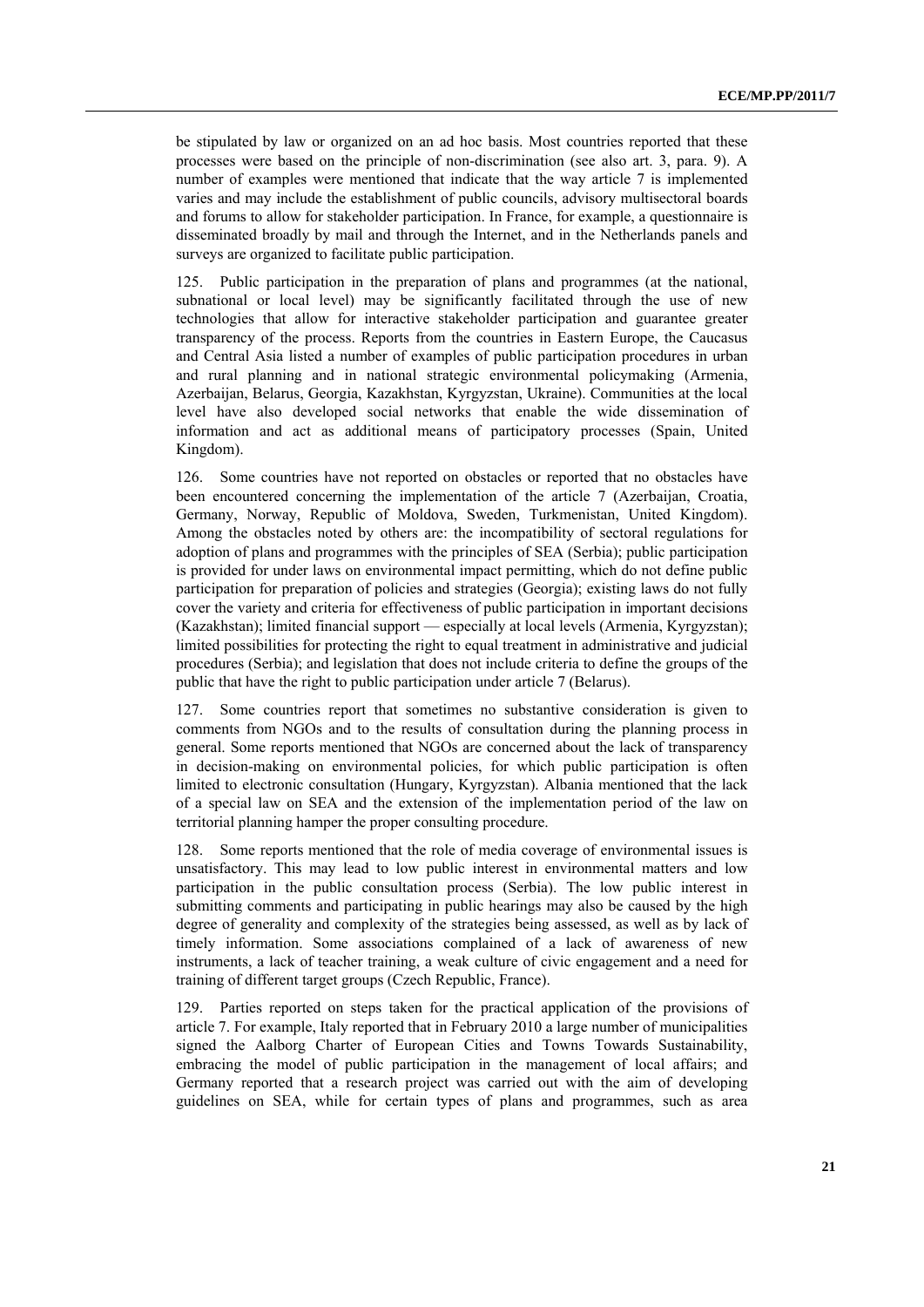development planning, a number of research projects have already been carried out and guidelines developed.

## **F. Public participation during the preparation of executive regulations and/or generally applicable legally binding normative instruments (article 8)**

130. As for the previous reporting period, most EU countries and Norway reported briefly on general legislative rules concerning public participation in the preparation of legislation that has a direct and significant impact on the environment. In some countries, ministries are required to publish on the Internet all draft legislative texts, concepts, any related proposals and the full explanatory documentation prior to their referral to a consultative body comprising representatives of categories of persons concerned by the decision (France, Germany, Italy, Slovenia, Sweden, United Kingdom). In Cyprus, a Consultation Guide for public authorities was published providing guidance on the public participation procedures to be followed during the preparation of legislative and regulatory acts. In Slovenia, in accordance with the [instructions on public participation in adopting regulations](http://www.mop.gov.si/fileadmin/mop.gov.si/pageuploads/zakonodaja/okolje/navodilo_okoljski_predpisi.pdf)  [which may significantly impact the environment,](http://www.mop.gov.si/fileadmin/mop.gov.si/pageuploads/zakonodaja/okolje/navodilo_okoljski_predpisi.pdf) drafts of regulations and invitations for participation in their drafting are published on the Environment Ministry website; the deadline for comments is stated in the publication and must not be shorter than 30 days.

131. Latvia reported that public environmental authorities engage NGOs representatives in the working groups that develop legislation. Also, Italy observed that a frequently used tool for public consultation, stipulated by the national legislation, is based on petitions (proposals for legislation or a motion based on common interest) that can be put forward by a group representing at least 50,000 citizens and which are considered directly by the Parliamentary Committee or directly by the Government. Petitions are common at the local level. In addition, a referendum may take place if proposed by at least 500,000 citizens, or by five regions, to trigger the repeal, in part or in whole, or a legislative act.

132. Countries in Eastern Europe, the Caucasus and Central Asia reported that, although framework laws may have gaps in regulating public participation under article 8, some elements of public participation procedures may be found at the early drafting stage in their administrative codes or other legislation. Draft legislation is published in various media. For example, in Ukraine, the public authority responsible for drafting legislation is required to make the draft public on the Internet and to allow for commenting. Apart from the lack of adequate regulation, including with regard to early notification, implementation problems mentioned by countries in the subregion included the lack of procedures for taking comments into account and the lack of financing. Many reports indicated that further development of the law and practice is necessary (e.g., Armenia, Belarus, Georgia, Kyrgyzstan).

## **G. Access to justice (article 9)**

133. The substantial diversity of legal systems and traditions of reporting Parties is reflected in national implementation reports and such diversity inevitably influences the interpretation and implementation of article 9 of the Convention. During this reporting period the impact of the Convention has been noted as significant and has led to the adoption of new laws (substantive and procedural), thus developing different aspects of access to justice in environmental matters. Serbia, reporting for the first time as a Party to the Convention, provided extensive analysis of the existing and draft legislation on access to justice.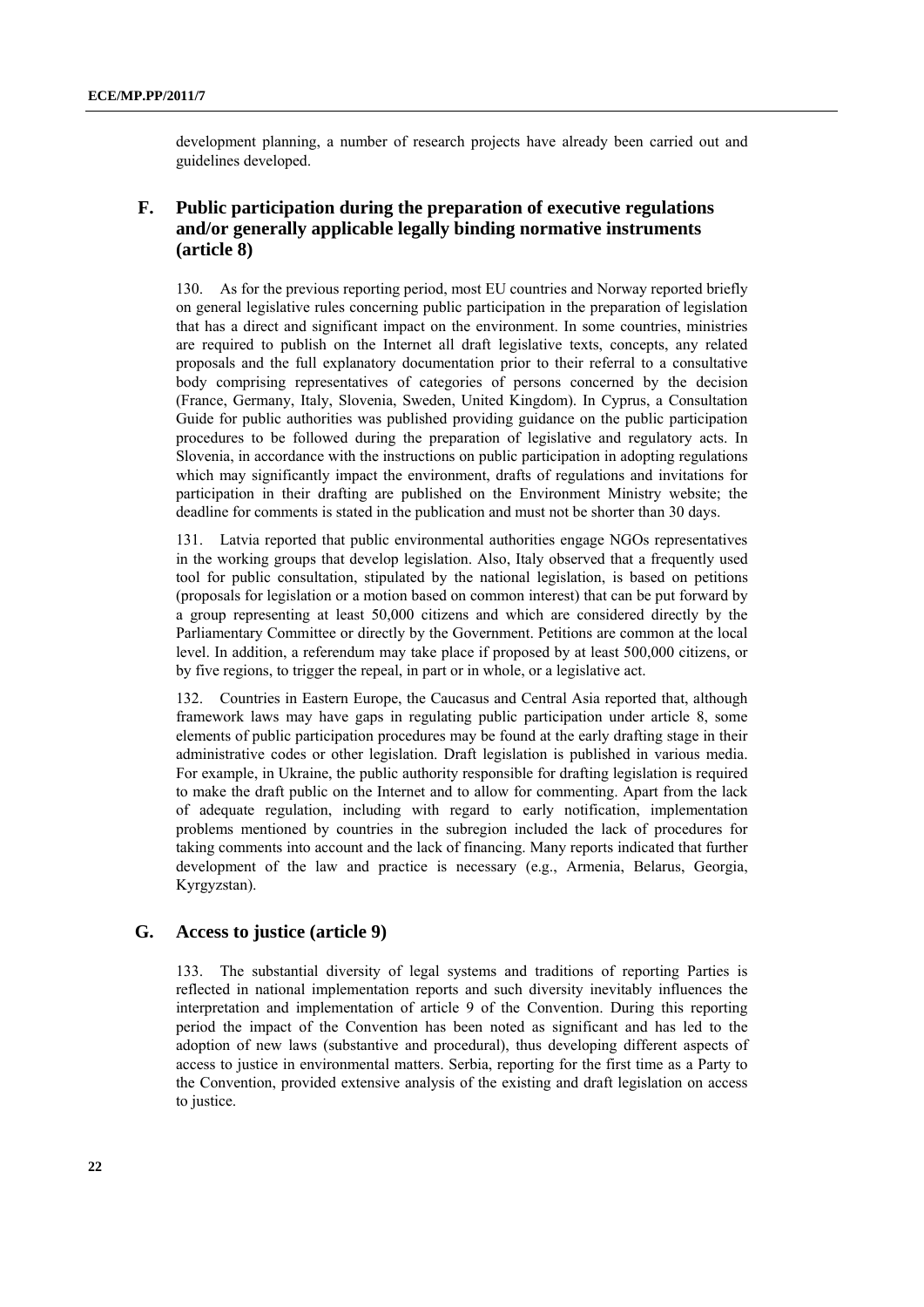134. As in their previous reports, most Parties noted that the public has the constitutional right to seek the protection of its rights and freedoms at a court of law. All countries stated that everyone has the right to equal legal protection, without discrimination, direct or indirect.

135. Countries in Eastern Europe, the Caucasus and Central Asia and some EU countries reported on ongoing administrative and judicial reforms, developing the practice of the administrative courts. The practice of administrative and/or judicial proceedings and bodies for review of appeals related to access to information (art. 9, para. 1) has been developing. In some cases, administrative courts have been recently established or recently awarded the competence to review appeals related to access to information (Armenia, Bulgaria); in others, special bodies have been established, such as an independent Federal Appeal Committee for Access to Information in Belgium, the Commission for Access to State Administrative Documents in Italy and the Commission on Access to Administrative Documents in France. The administrative code or environmental information law regulates appeals to administrative courts (Germany, Serbia) or to a special court, such as an independent administrative tribunal (Austria) or an environmental appeal board (Denmark).

136. Several countries reported that that under the access to information or environmental information acts the applicants may have direct access to a court of law in addition to an administrative authority review procedure (Albania, Belarus, Italy, Latvia, Slovenia). In Norway, decisions of the Appeals Board for Environmental Information, which issues decisions on the right to access information from the public sector, may also be appealed to a court.

137. Ombudsman institutions and procedures have been notably developed during the past intersessional period (see also para. 70 above). Countries in South-Eastern and Eastern Europe, the Caucasus and Central Asia reported on recently established institutions or revised mandates of ombudsmen as steps relevant to their compliance with article 9, paragraph 1 (Albania, Armenia, Kyrgyzstan). EU countries and Norway, having a longer tradition of ombudsman review, noted the important number of cases considered by the ombudsman (Finland, Italy, Norway, Sweden).

138. With regard to article 9, paragraph 1, of the Convention, the EU drew attention to two "layers" of its legislation: (a) with respect to actions or omissions of EU institutions and bodies, in which case Regulation No. 1367/2006 may be applicable; and (b) with respect to access to justice for the actions or omissions of member States' authorities. The latter is expected to be affected by recent amendments to the EU treaties also relating to the possibility for natural and legal persons to institute court proceedings and/or make a complaint to the Ombudsman.

139. With respect to article 9, paragraph 2, all reporting Parties have reported that they have a basic framework to guarantee a right to appeal decisions, acts or omissions related to public participation procedures. They claim that a decision can be reviewed on procedural grounds and on the merits. The EU reported that EU institutions and bodies do not take any decisions within the scope of article 6 of the Convention.

140. In some EU countries (for example, Italy, Slovenia and Sweden) and countries in Eastern Europe, the Caucasus and Central Asia (Kyrgyzstan, Turkmenistan) the legal system is based on the protection of legitimate interests. A legitimate interest is a direct interest of an individual in a decision by a public authority, but does not equal a legal right. For instance, in England, Wales and Northern Ireland an applicant/claimant must demonstrate sufficient interest and an arguable case in law to access judicial review proceedings. Several other EU member States reported that efforts have been undertaken to interpret this "interest" in a wide manner (for example, Germany, Italy), In many countries,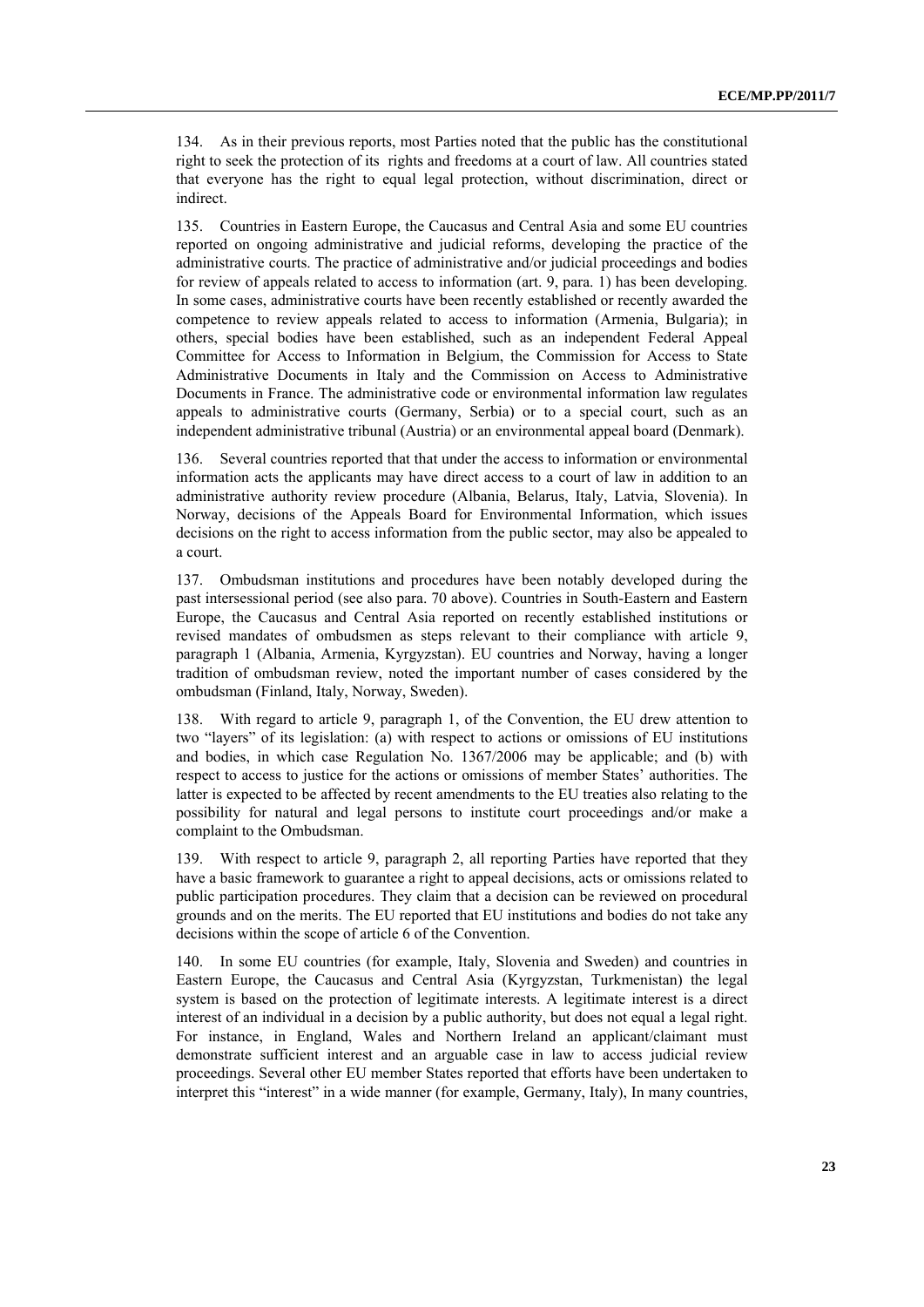the law sets clear criteria for NGO standing in environmental lawsuits (see also comments below with respect to art. 9, para. 3).

141. Special environmental courts in Sweden review permits both with regard to the decision-making procedure and on the merits. A decision of such a court can be appealed to the Environmental Court of Appeal and then to the Supreme Court. Most Parties reported that public authorities have the possibility to reconsider their decisions. Such a procedure is reported to be free of charge.

142. Some SEE countries (Albania, and Bosnia and Herzegovina), have mainly referred to existing laws and have not provided details on the actual implementation of article 9, paragraphs 2 and 3. Bosnia and Herzegovina noted that the Convention is not directly applicable and the courts apply the Convention through the provisions transposed into national legislation. Croatia observed that provisions on access to justice under article 9 of the Convention may be found in various provisions of the national laws; however, if there is a conflict between a provision in the national law and the Convention, judges are bound to apply the Convention directly because international treaties have primacy over the national law.

143. With regard to article 9, paragraph 3, many reports provide extensive information about the rights of environmental NGOs to challenge acts and omissions by private persons and public authorities which contravene national environmental law. In many cases, it is possible for individuals and environmental NGOs to bring an action for damages before the court or to bring an action requesting that an activity be ceased. Criminal laws often contain provisions that aim at protecting the environment and penalizing damage caused to the ecosystems (for example, in Germany and France).

144. As in the previous reporting period, some Parties (mainly EU members) reported on formal standing criteria for NGOs, which vary from country to country. In several countries, civil associations are said to be given rather wide standing rights under administrative codes and some environmental laws (Austria, Hungary, Italy). In some countries, it is demonstrated that the criteria are wide and flexible and thus easier to fulfil (e.g. Austria, Hungary, United Kingdom). Hungary reports that the Supreme Court provided for an expanded interpretation of the criteria for legal standing of NGOs. Some other Parties from the EU region are currently debating the introduction of such criteria (for example, Estonia).

145. According to reports from EU member States, many NGOs are concerned that established criteria may prevent them from gaining the same participation and access to justice rights as residents affected by a project. It has been noted that at the time the reports were submitted this issue was under consideration by the Court of Justice of the EU, further to a preliminary reference by the Higher Administrative Court of Münster (Case C-115/09) [the judgement of the Court was issued on 12 May 2011].

146. Standing criteria are currently at issue at the EU level. While the right of environmental NGOs to take legal action has been strengthened at the national level, a number of challenges exist. The EU reported that the implementation of the third pillar of the Convention has been brought for consideration before the Court of Justice of the EU. In particular, it referred to Case C-240/09 *Lesoochranárske zoskupenie VLK v. Ministerstvo životného prostredia Slovenskej republiky*, and the opinion of the Advocate-General that the Convention was not directly applicable in EU law [the Court issued its judgement after the submission by the EU of its report]; and also to Cases T-388/08 *Stichting Milieu en Natuur v. Commission* and T-396/06 *Vereniging Milieudefensie and Stichting Stop Luchtverontreiniging Utrecht v. Commission* for the interpretation of article 2, paragraphs 1 (c) and (g) of the Aarhus Regulation. It also referred to the recent changes in article 263 of the Treaty on the Functioning of the Union (former article 230 of the Treaty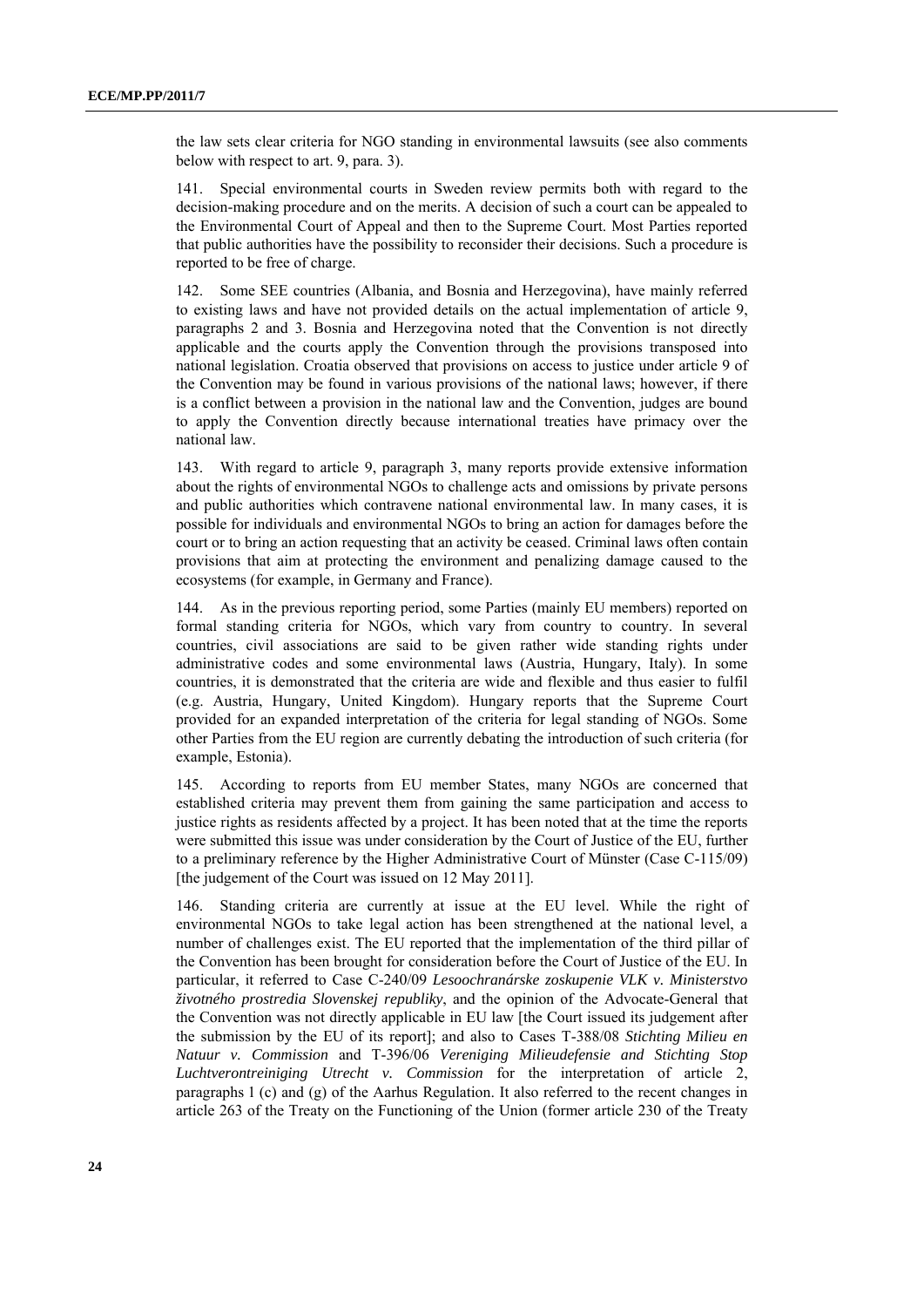Establishing the European Community) concerning the admissibility of an action of annulment brought by natural or legal persons before the EU Courts; it remains to be seen how the revised provision will be interpreted by the EU Courts.

147. Some SEE countries also reported about NGO standing criteria. Serbia specified that a party to a procedure may be any natural or legal person (a Government authority, a territorial and local self-government authority, an organization, a local community) or even entity, which may not necessarily have the status of a legal person (a group of people), if it holds rights and obligations or legal interests that are to be considered and decided at the procedure.

148. Concerning the implementation of article 9, paragraph 4, on adequate and effective remedies including interim injunction (or "injunctive relief"), in many countries in framework environmental or civil procedural laws there are provisions under which individuals or NGOs may request a court to issue a permanent injunction, to introduce preventive measures or to issue an interim injunction (Armenia, Belarus, Hungary). Denmark noted that, according to legal practice, private individuals can, to a certain extent, have an injunction imposed against acts that conflict with regulations of a public law nature.

149. Parties reported on measures to ensure that procedures under article 9, paragraph 4, of the Convention are not prohibitively expensive. In Norway, relevant legislation was amended so that in cases relating to the environment, the claimant cannot be ordered to provide security to cover any possible liability for damages if interim measures are granted after oral proceedings have taken place and there is evidence that the claim is justifiable. Also, Latvia reported on a simplified and efficient compensation claims procedure available to individuals, if the administrative act or failure to act resulted in damages.

At least one Party (Sweden) reported that there are no court fees or requirements concerning legal representation to gain access to justice in appeals of a permit decision or a decision on the examination or release of environmental information. Nor is a person who appeals against a decision responsible for the opposite party's litigation costs. The same applies to decisions of supervisory authorities.

151. The costs of court proceedings depend on the type of the procedure. Norway mentioned that the simplest procedure in its system is to use a conciliation board, where parties seek to reach a settlement. But, as a rule, the conciliation board does not settle disputes where the public administration is one of the parties.

152. Others reported on the possibility to obtain legal aid (for example, Denmark, Finland and France). In Finland, legal aid is not given to a company or a corporation; legal aid is granted for free or against a deductible, depending on the economic status of the applicant. However, in some countries, the general practice is that each party bears its own cost (for example, Italy), while in others, the losing party bears the costs of litigation, a legal situation that may seriously impede individuals and NGOs from accessing justice in environmental matters.

153. On the reduction of financial barriers, Spain reported that the Constitution established that non-profit legal entities, established according to the law, are entitled to legal aid, as long as they fulfil the criteria set out by Law 1996 on Free Legal Aid and in related regulations. Spain also refers to the recommendations of the Compliance Committee<sup>[11](#page-24-0)</sup> concerning the need to examine the legal system that implements the

<span id="page-24-0"></span> $11$  See findings on Communications ACCC/C/2008/24 and ACCC/C/2009/36. The findings and recommendations of the Committee in these cases have not been considered by the Meeting of the **Parties**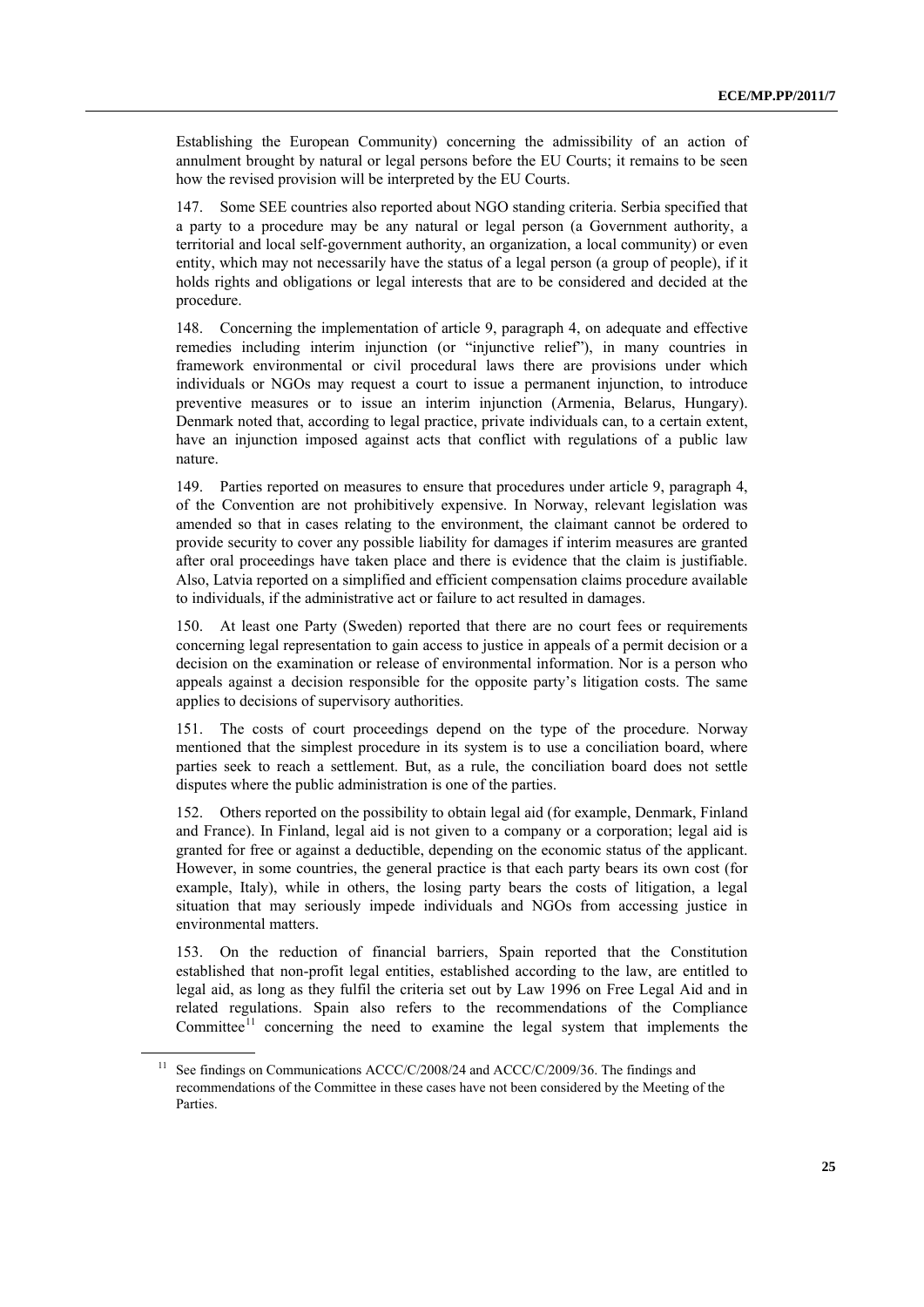provisions of article 9, paragraphs 4 and 5, of the Convention, in relation to access to legal aid for small NGOs. Further to the request of the Ministry of Environment, the Ministry of Justice considered that the system of legal aid and legal representation under Spanish law is effective to ensure such access, provided that these NGOs have been established as non-profit associations promoting the general interest and meet some financial criteria.

154. The United Kingdom also reported that the general principle in civil proceedings is that the losing party will be ordered to pay the costs of the successful party. However, the court has wide discretion to make a different order, after taking into account all relevant factors. Furthermore, the court is not limited simply to ordering (or not ordering) costs against the losing party, but can make a range of different orders, such as that only a proportion of the other party's costs should be paid. The United Kingdom referred to the ongoing work, following, inter alia, the findings and recommendations of the Committee during the intersessional period,<sup>[12](#page-25-0)</sup> such as the efforts to codify the case law on protective costs orders in England and Wales in court rules in order to make these proceedings more clear and transparent.

155. With respect to the implementation of article 9, paragraph 5, all reporting Parties mentioned that legal and practical measures were taken to ensure that information is provided to the public on access to administrative and judicial review. This has been particularly facilitated by the use of electronic tools.

156. The EU reported on activities to promote access to justice in the region. In July 2010, a European e-Justice portal was created, as a "one-stop (electronic) shop" for information on European justice and access to European judicial procedures, in criminal, civil or administrative law. The relevant provisions of national laws of the EU member States are envisaged to be incorporated during 2011 and are expected to contribute to the effectiveness of the implementation of article 9, paragraph 5. In addition, one of the main aspects of the "Cooperation with Judges Programme" is to promote discussion among judges from EU member States on how EU legislation, including access to justice rules in environmental matters, is applied in the different national legal orders.

157. Reporting Parties mentioned different obstacles in implementing the access to justice provisions of the Convention: the length of court proceedings; the unwillingness of courts to grant injunctive relief; the obligation of the applicant for an injunction to deposit a large sum of money as insurance for potential losses of defendant; the complexity in establishing a causal link between the damage and the decision, act or omission and a lack of capacity to provide for expertise (Armenia, Belarus, Latvia); and a lack of independence of the judiciary, or of the body dealing with the complaint in general, as well as the lack of confidence in the judiciary by the public.

158. Despite the efforts undertaken by several countries to reduce court expenses in environmental matters, financial barriers continue to exist. Litigation costs and attorney fees may be high for members of the public and may prevent access to justice and timely and effective protection of environment. Furthermore, the lack of financial resources for public interest lawyers has been mentioned as an obstacle.

159. In this respect, NGOs that commented on national implementation reports mentioned that costs and lawyers' fees in environmental cases are a major obstacle. In their view, the implementation of the third pillar of the Convention is an area that needs to be improved. The concern was expressed that in many countries access to justice in

<span id="page-25-0"></span><sup>&</sup>lt;sup>12</sup> See findings and recommendations of the Committee on communications  $ACCC/C/2008/23$ , ACCC/C/2008/27 and ACCC/C/2008/33. These findings and recommendations have not yet been considered by the Meeting of the Parties.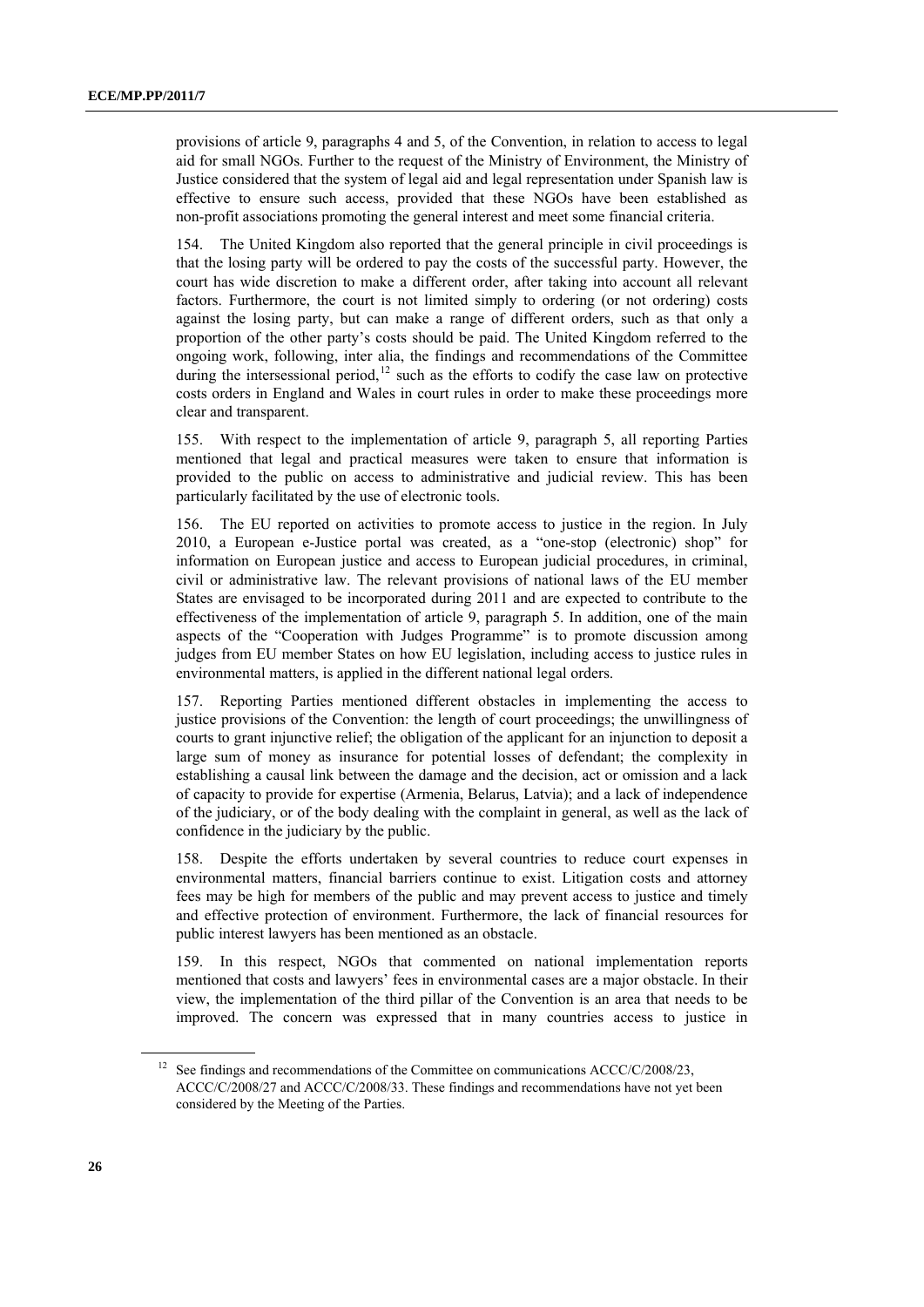environmental matters for NGOs may be subject to very restrictive conditions, for instance when NGOs have to prove a legal interest. It was suggested that national legislation should be amended to allow NGOs to represent the collective interest in environmental matters.

160. Some countries (Finland, Norway) have provided no information on obstacles encountered in the implementation of the article 9. At least one country in the Eastern Europe, Caucasus and Central Asia subregion reported no obstacles in implementing the article 9 of the Convention (Azerbaijan).

161. Many of countries reported that there are no statistics on court or administrative "environmental" cases available, while others (Finland, France) reported that statistical data are available free of charge on the Internet. Finland reported that in 2009, 11.4 per cent of the appeals filed with administrative courts related to construction and the environment; and that the average processing time in administrative courts in matters relating to construction was 10.4 months, and in matters otherwise relating to the environment 13.6 months. Also, Croatia reported that, for the period 2007–2010, there had been an upward trend in the number of environmental cases brought before the administrative courts. Croatia also observed that, with regard access to information, in 2009 the Administrative Court dismissed a related claim; this has been the only judgement that explicitly referred to the provisions of the Aarhus Convention.

162. Parties have also provided information about the development of mediation mechanisms for more efficient settlement of environmental disputes (e.g. Austria).

163. In the countries of Eastern Europe, the Caucasus and Central Asia, the role of the Aarhus Centres has been noted in promoting the implementation of the Convention, and in particular of its third pillar, through dissemination of information and awareness-raising. For instance, in Armenia, Georgia and Belarus Aarhus Centres collected information about environmental cases, which were posted on the Internet, and prepared a handbook on how to apply to a court to protect environmental rights.

### **H. Genetically modified organisms**

164. Decision II/1 on GMOs was adopted by the Meeting of the Parties at its second session. To date, 25 States and the EU have ratified, accepted or approved the amendment. However, the amendment will enter into force when three fourths of the Parties that were Parties at the time the amendment was adopted have ratified, approved or accepted it.

165. The Parties that have ratified the amendment are bound to work towards its implementation. At the same time, these Parties are also bound by article 6, paragraph 11, which remains binding and in force until the entry into force of the amendment, including new article 6 bis and annex 1 bis.

166. Further to decision III/5 on reporting requirements, through which the Meeting of the Parties mandated the Working Group of the Parties to revise the reporting format to accommodate information on the implementation of the amendment to the Convention, the Working Group of the Parties at its eleventh session adopted a revised reporting format for use by the Parties in preparing their implementation reports for the fourth session of the Meeting of the Parties (ECE/MP.PP/WG.1/2009/2/Add.1).

## **(a) Article 6, paragraph 11**

167. Regarding the implementation of article 6, paragraph 11, on deliberate release of GMOs, reporting Parties did not provide a lot of details. As in previous reports, several EU member States reported on the transposition of the relevant EU instruments into national legislation. In addition, a number of EU Parties reported that they had ratified the GMO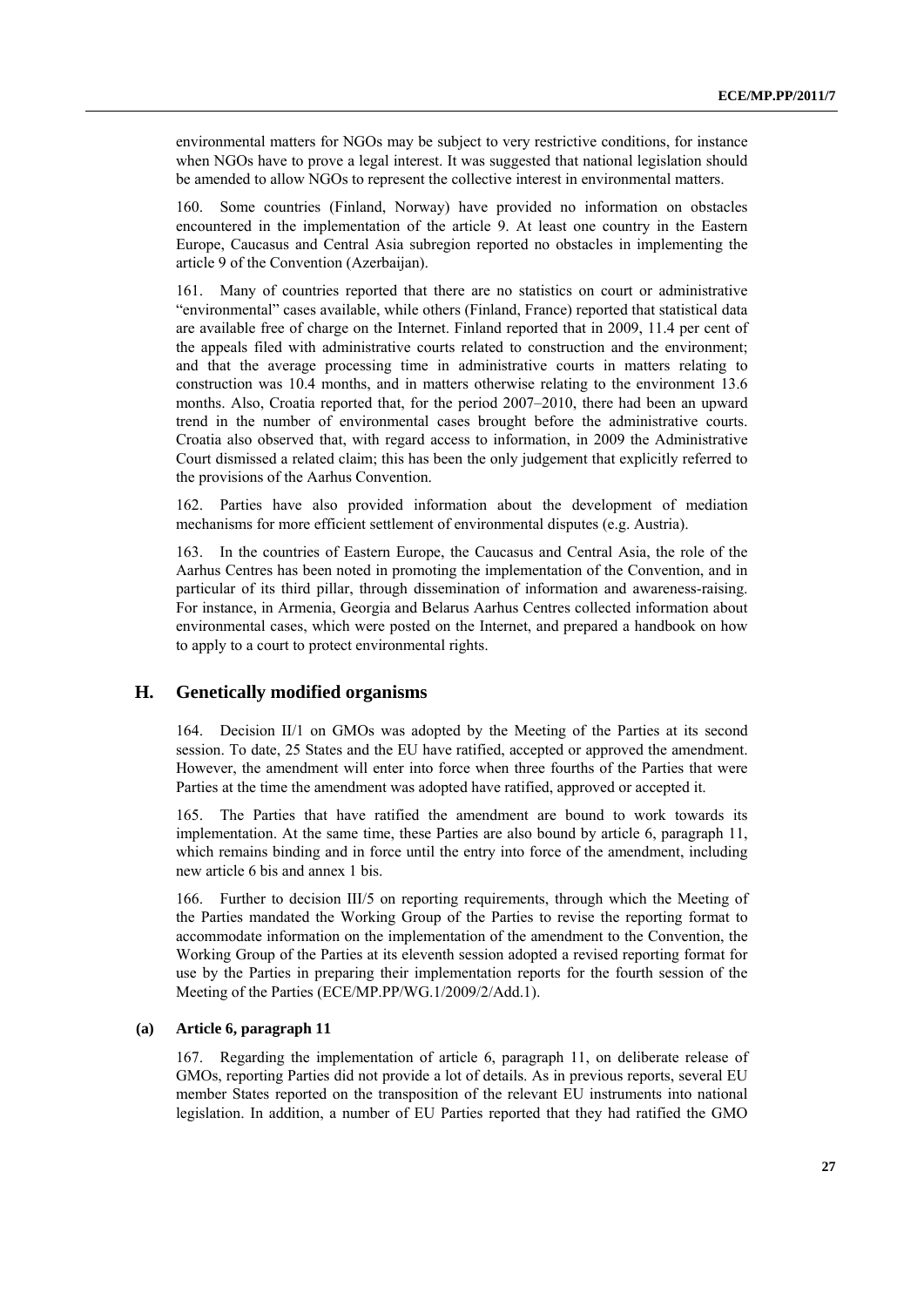amendment to the Convention (Austria, Belgium, Czech Republic, Germany, Finland). Several EU member States mentioned that if GMO products are placed on the market, the European Commission is responsible for consulting the public in accordance with relevant EU legislation. In this regard, the EU reports that to date the Commission services have dealt with only one request concerning the GMO decision-making process, without any problem being encountered. It also reports that any Party whose regulatory framework would be consistent with the GMO amendment would also be in line with article 6, paragraph 11, of the Convention in its current version.

168. Some countries in Eastern Europe, the Caucasus and Central Asia reported that the legal framework for decision-making on GMOs, including with regard to the provisions article 6, paragraph 11, is still being developed (Georgia, Armenia), while some refer to legislative amendments. Some countries such as Belarus, refer mainly to legislation adopted in relation to their accession to the Cartagena Protocol on Biosafety.

169. It should be noted some countries of the subregion (Kyrgyzstan, Turkmenistan) provided no information on this issue, while those countries which provided general information, do not provide many details on the specific procedures on public participation, but rather indicate that general public participation procedures are relevant. In many reports, Parties do not refer to any obstacles encountered. This may be due to a lack of practical experience with GMO decision-making in the subregion.

170. Serbia mentioned that the Law on GMOs requires that, following an application to market GMOs, the Ministry of Agriculture has to make available to the public the contents of the application in at least one daily newspaper distributed in the whole territory and on the Internet. The Ministry then should hold a public debate at least one month after the notice was given.

#### **(b) Article 6 bis and annex I bis**

171. In reporting on implementation of article 6 bis and annex I bis, many Parties repeated the information provided under article 6, paragraph 11, or further elaborated on the information provided under that section. Some Parties to the amendment (Belgium, Sweden) briefly described only relevant legislative measures undertaken during the reporting cycle, giving no information on practical arrangements or how they specifically deal with the modalities described under annex I bis; other Parties did not include any information on the implementation of the GMO amendment in their national implementation reports at all (Czech Republic, Republic of Moldova).

172. All reporting Parties are also Parties to the Cartagena Protocol on Biosafety to the Convention on Biodiversity. It has thus been commented that the implementation of the provisions of the Convention concerning GMOs should be complementary and mutually supportive to the implementation of the Cartagena Protocol. For example, Italy, Norway and Spain observed that all necessary legislative, regulatory and other measures aiming at the implementation of the amendment to the Convention fall within the national biosafety framework and are consistent with the objectives of the Cartagena Protocol on Biosafety, in particular its article 23 on public awareness and participation, and article 21 on confidential information.

173. Parties have reported that either they have adopted new legislation or amended, as appropriate, already existing normative acts (often regulations on public hearings) to fulfil requirements of article 6 bis and annex I bis. Austria, for example, reports that it has adopted a Genetic Engineering Act which includes provisions on the announcement to the general public and public hearings in the case of GMO release, and on the information of the general public on permits granted for bringing the respective substances into circulation.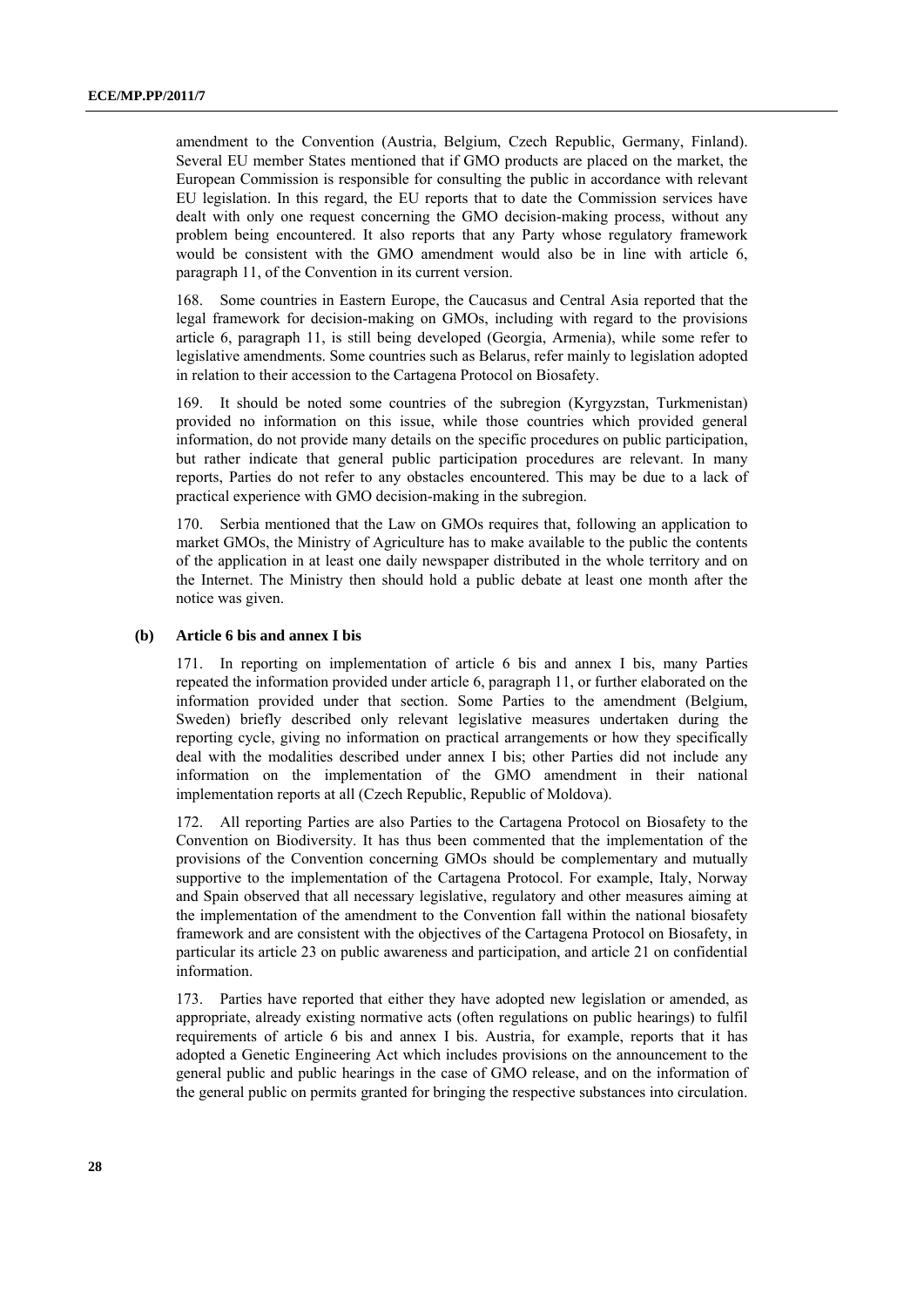174. Some EU member States noted that the requirements of article 6 bis and annex I bis were already given effect in the EU through Directive 2001/18/EC on the deliberate release of genetically modified organisms into the environment and Regulation (EC) 1829/2003 on genetically modified food and feed. These Parties (such as the United Kingdom) reported that as they had fully transposed these instruments, they considered there was no need for additional legislation to be introduced in order to implement the requirements of the Aarhus GMO amendment.

175. Under EU legislation, member States are required to set up arrangements for the required consultation process concerning the deliberate release of GMOs into the environment, including a reasonable time period to give the public or groups the opportunity to express an opinion. Member States have to make available to the public information on all intentional releases of GMOs into the environment in their territory, and the Commission has to make available to the public the information contained in the system of exchange of information established within the EU. EU legislation also specifies the kind of information regarding GMOs that member States must make available to the public.

176. Norway reported that the Gene Technology Act of 1993, as well as the Regulations on Impact Assessment of 2005, regulate public participation and effective access to information as regards the deliberate release into the environment and placing on the market of GMOs. EU directive 2001/18/EC (as part of the EEA Agreement) and the Cartagena Protocol are implemented through these instruments. According to Norwegian legislation, a public hearing must always be held in the case of the release of a GMO into the environment.

177. Of the countries from the Eastern Europe, Caucasus and Central Asia region, only the Republic of Moldova is a Party to the Convention's GMO amendment; however, the Republic of Moldova has not reported on any measures either for the implementation of the amendment or of article 6, paragraph 11. Nevertheless, some of the countries in the subregion that are not Parties reported on relevant activities under the relevant section in their reports. Thus, Belarus and Kazakhstan mentioned that a legal framework to implement the amendment has been put in place, and Georgia and Kyrgyzstan reported that draft laws are under preparation. Most reported that there has not been enough practice on public participation with regard to article 6 bis to be able to report on obstacles encountered.

178. None of the SEE countries is a Party to the amendment, although some of them provided information on implementation. For example, Bosnia and Herzegovina and Slovenia provided a quite detailed account of the existing and draft legal framework on biosafety, and in Albania a draft law is under preparation

179. From an institutional point of view, Parties reported on the establishment of special multisectoral or inter-ministerial bodies (committees, commissions, etc.) and scientific advisory committees on GMOs. For example, Slovenia established a scientific committee for work with GMOs in contained use and a scientific committee regarding deliberate release of GMOs into the environment and placing products on the market. Both committees are required to submit annual reports on their work during the previous year to the Government, which publishes them in a manner that is accessible to the public. Spain has established an Inter-ministerial Council on GMOs that works at the national level. Also, at the regional level, each Autonomous Community, depending also on the scope of its competences in the area of GMOs, takes in account the opinion of the Scientific Advisory Committee. Latvia reported that when developing its position on decisions regarding permission to place GMOs on the market, which are to be decided at the EU level, the Ministry of Agriculture sends the draft position for discussion, inter alia, to a special working group where environmental NGOs are also represented.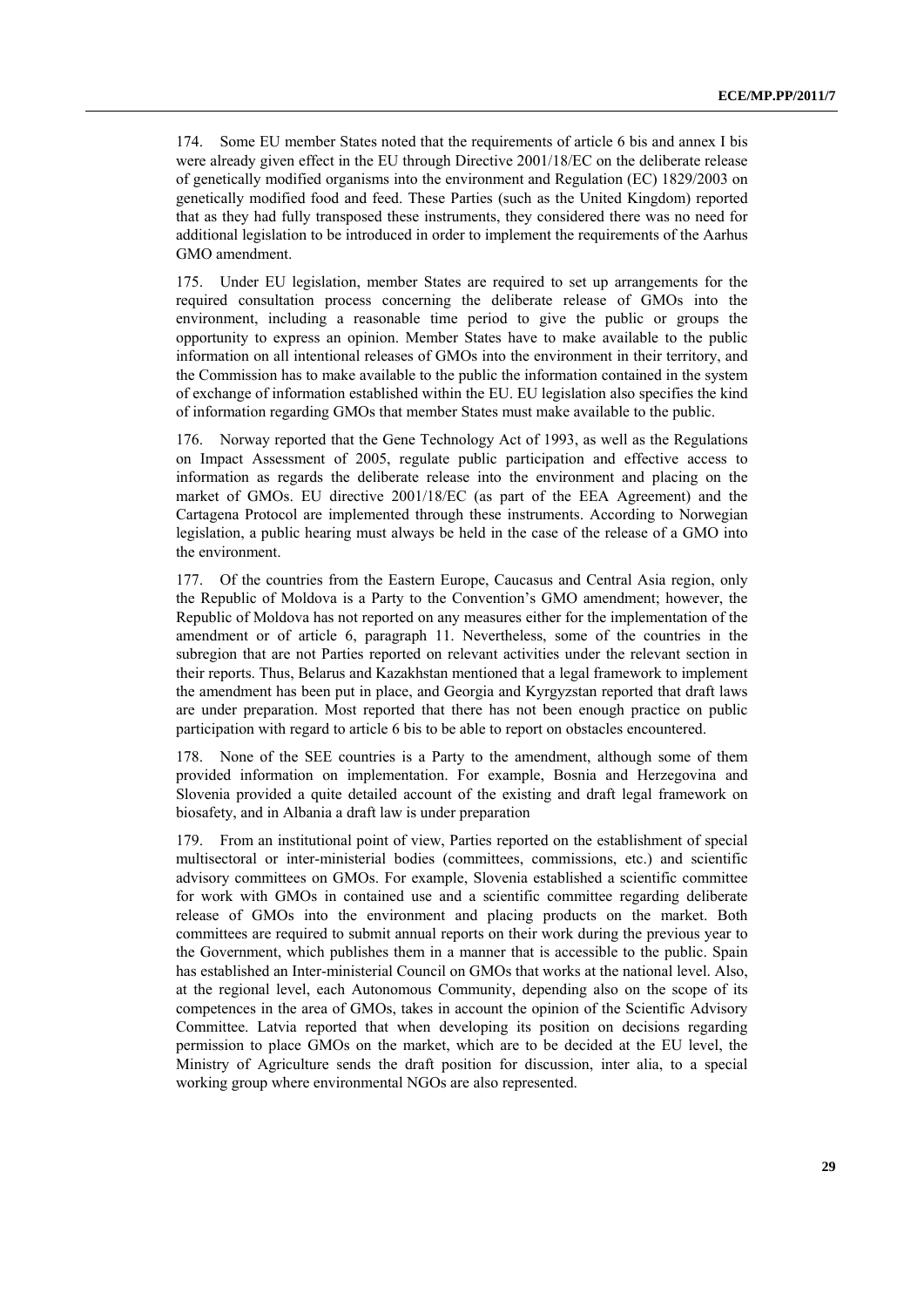180. Countries in Eastern Europe, the Caucasus and Central Asia reported that they plan to establish specialized bodies (Kazakhstan), often in the framework of the legislation under preparation.

181. Because of a lack of practical experience in GMO decision-making, and in particular with the implementation of the requirements of article 6 bis and annex I bis, a number of Parties reported that they were not in a position to identify obstacles.

182. However, some Parties mentioned some obstacles. Spain, for example, reported that sorting out information that is confidential or information protected by intellectual property rights may be a challenge; in this regard, the disclosure of specific data, such as the location of experimental plots, could put at risk ongoing experiments and could result in economic losses for the company or the State institution. Finland observed that although no significant obstacles have been encountered regarding the implementation of the amendment, the accuracy of publishing the cultivation site data has been discussed at the national and EU level on account of vandalism of field experiments. Also, Latvia reported that the fact that for all EU member States decisions on placing GMOs on the market are taken at the EU level for all EU members hampers effective implementation at the national level.

183. Another challenge reflected in the national reports is that the public is not always provided with sufficient and easy-to-understand information on the availability of food products containing or produced from GMOs in the market. For example, product labels are not clear and food products containing or produced from GMOs are not always placed separately.

184. Bosnia and Herzegovina reported that its framework law has been adopted only recently, and the implementing regulations are still not in place to allow for full implementation. Countries in the Eastern Europe, Caucasus and Central Asia subregion mentioned that there is a need for more information about the methodology of risk assessment concerning genetically modified food and feed for tests.

185. In terms of practical implementation, some Parties provided details on polls concerning GMO issues. For example, in Latvia, a three-month electronic opinion survey was launched in 2008 on "Pro and contra GMOs in Latvia"; and, in Italy, public consultations were carried out at the regional level on whether to allow GMO cultivation/ production in the region.

186. Some reports noted that specialized NGOs actively disseminate information on GMOs and are engaged in promoting public participation in decisions on the deliberate release into the environment and placing on the market of GMOs. In addition, ministries of environment and agriculture sometimes provide technical assistance to NGOs and scientific communities to organize trainings and other informational events concerning GMOs.

Most reporting Parties mentioned that a lot of information concerning this issue is available on the Internet.

## **IV. Conclusions**

188. As for the previous reporting period, most of the Parties — 38 out of 44 submitted implementation reports in the third reporting cycle. These numbers show the commitment of Parties to fulfil their reporting obligations.

189. Despite the limitations noted in the introduction of the present report, such as late submission of reports, some conclusions may be drawn on progress made or gaps in implementing the provisions of the Convention.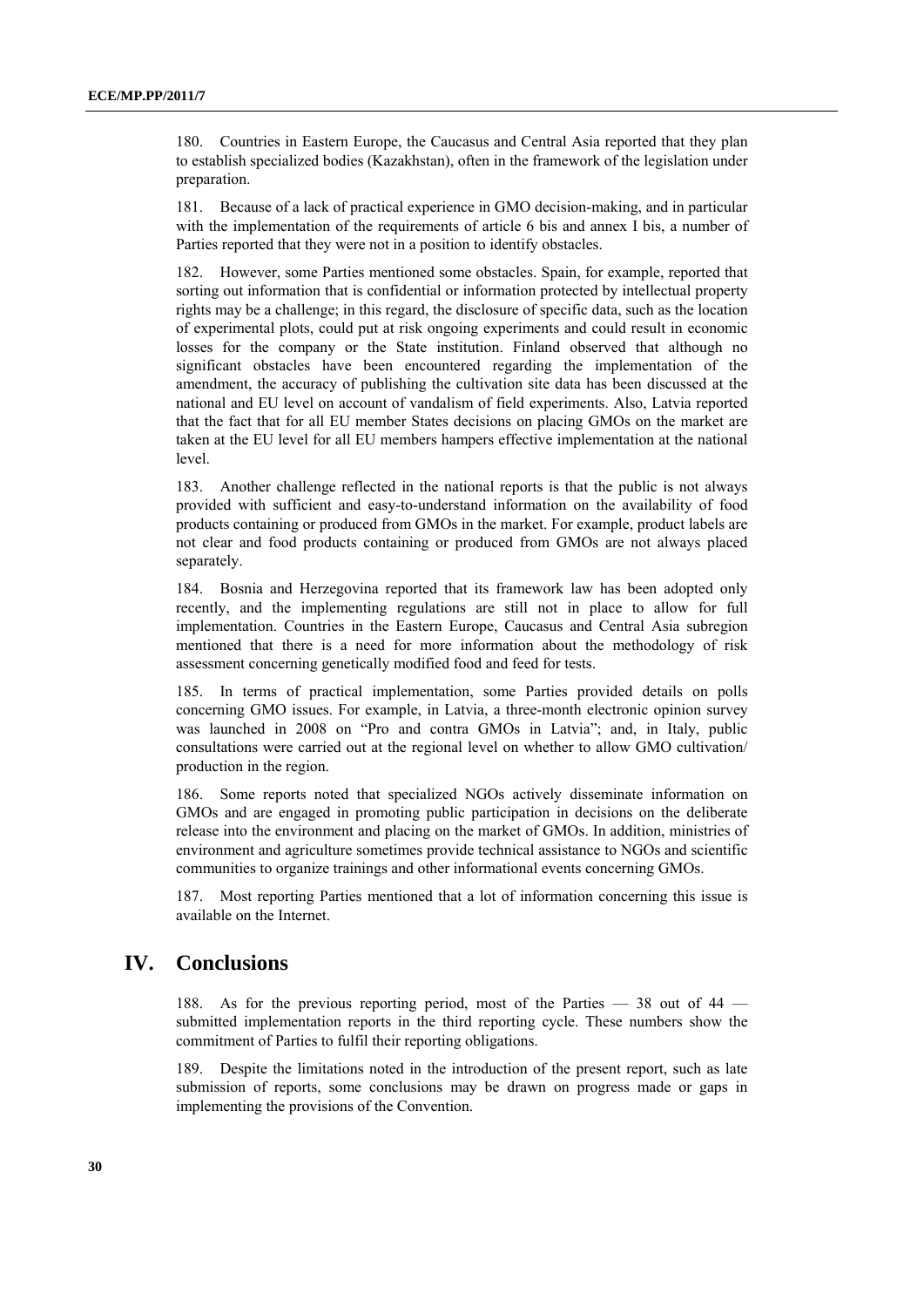190. In general, all reporting Parties demonstrated efforts to implement the Convention, and some countries took substantive steps in transposing and promoting its provisions at the national level. The implementation of the Convention constitutes an important step forward in the efforts of the international community to ensure a sustainable environment for future generations. In some cases, these principles are reflected in the constitutions of the reporting Parties. Implementation varies across the UNECE region, depending, inter alia, on the Parties' legal traditions, the governing structures and the socio-economic conditions.

191. Parties from Eastern Europe, the Caucasus and Central Asia provided a lot of information and practical examples on access to information, dissemination of information and obstacles in their reports. The information was limited, however, with respect to recent efforts to improve procedures on public participation and to promote access to justice.

192. In general, implementation of the Convention in the EU countries and Norway appears to be quite advanced. EU member States and Norway reported that the main implementing legislation was adopted prior to ratification of the Convention. After 2008 some amendments were introduced in the relevant EU legislation.

193. Significant progress is noted in all reporting Parties in elaborating legislation and developing practice on access to information and public participation, according to the requirements set by the Convention.

194. With respect to access to information, the national legislation in Parties in Eastern Europe, the Caucasus and Central Asia does not adequately address some of the Convention definitions, such as "environmental information" and "public authority". Parties from all subregions reported obstacles in collecting and disseminating environmental information, such as financial constraints, lack of trained staff and relevant equipment or lack of collaboration between authorities. Other implementation problems included the lack of explanation from public authorities when refusing requests for information, the failure to meet deadlines, or sometimes the failure to respond. NGOs that participated in the preparation of the national implementation reports specified that difficulties in implementing article 4 are sometimes caused by insufficient legal protection and the lack of possibilities to seek rapid and effective remedy in the event of refusal of information.

195. The increasing use of electronic tools in all three subregions during the third reporting period is impressive, and made environmental information much more transparent and accessible. However, additional measures are necessary to develop these trends across countries in South-Eastern and Eastern Europe, the Caucasus and Central Asia and to enable them to establish and operate more efficient information systems. For instance, the ratification of the Protocol on PRTRs and further support to the already operational PRTRs would improve transparency and promote public participation.

196. With respect to the implementation of the public participation provisions of the Convention in the two subregions, countries reported on a number of recent legislative developments. However, it has been observed that sometimes framework laws are not accompanied in time by regulations stipulating details on public participation procedures and this may impede enforcement of the laws. In addition, attention should be given to the definition of the "public concerned", so as to avoid a very narrow interpretation that would considerably limit public participation opportunities.

197. The reports show that during the intersessional period implementation of article 7 of the Convention has been especially developed. EU member States transposed relevant EU instruments into their national legislation. Several countries in South-Eastern and Eastern Europe, the Caucasus and Central Asia also undertook practical arrangements to implement SEA procedures, including public participation. It has been observed, however, that there is